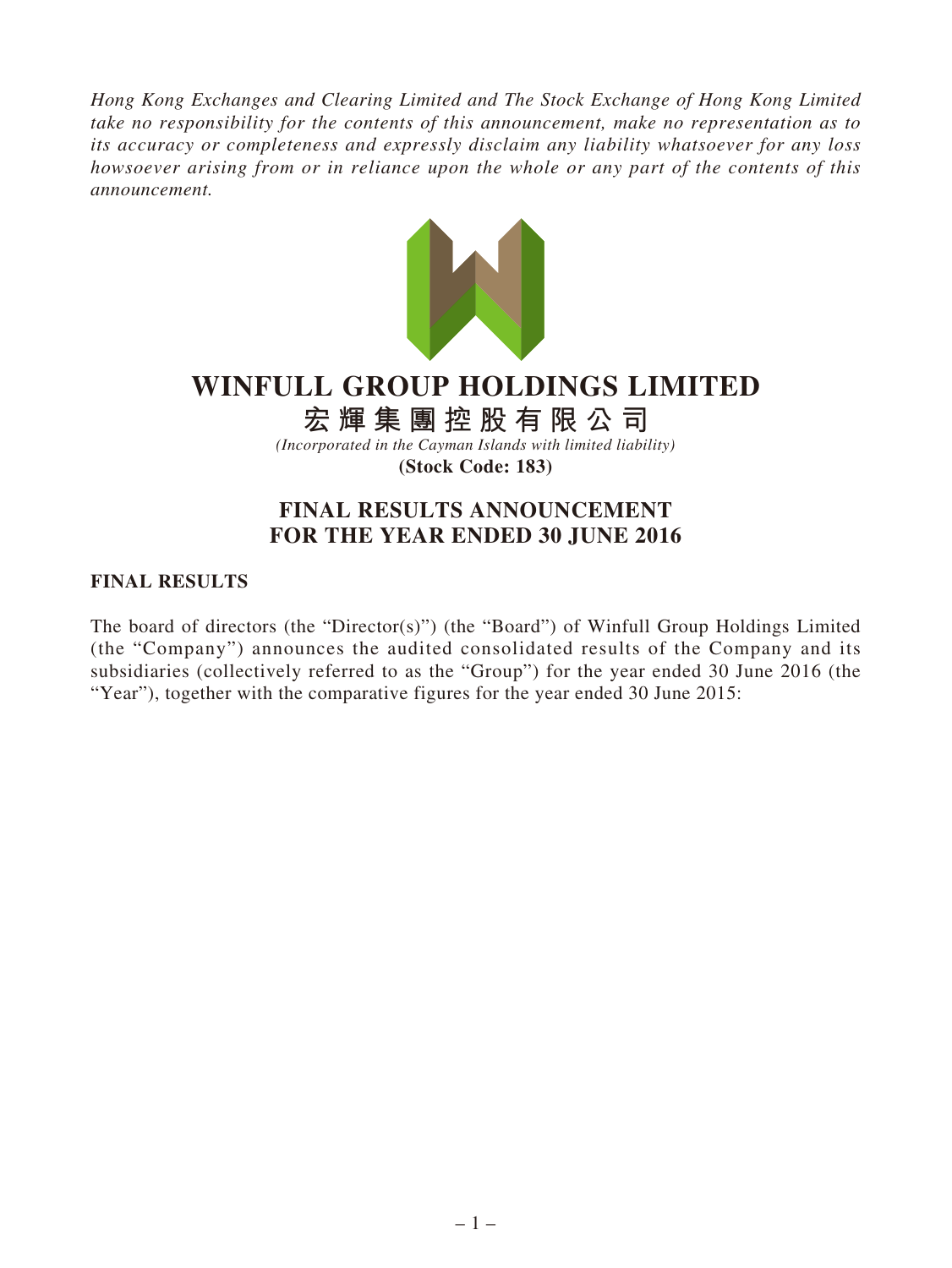## **CONSOLIDATED INCOME STATEMENT**

*For the year ended 30 June 2016*

|                                                                                                                                                                                                                         | <b>Notes</b>        | 2016<br><b>HK\$'000</b>                                | 2015<br>HK\$'000<br>(Re-presented)             |
|-------------------------------------------------------------------------------------------------------------------------------------------------------------------------------------------------------------------------|---------------------|--------------------------------------------------------|------------------------------------------------|
| <b>Continuing operations</b><br>Revenue<br>Cost of sales                                                                                                                                                                | 4                   | 11,607<br>(7,571)                                      | 7,236<br>(1,255)                               |
| Gross profit                                                                                                                                                                                                            |                     | 4,036                                                  | 5,981                                          |
| Other income<br>Selling and distribution expenses<br>Administrative expenses and other operating expenses<br>Fair value (loss)/gain on investment properties<br>Loss on deregistration of a subsidiary<br>Finance costs | 5                   | 10,734<br>(28, 024)<br>(16, 858)<br>(10, 409)<br>(351) | 25,732<br>(220)<br>(22, 192)<br>3,800<br>(588) |
| (Loss)/Profit before income tax<br>Income tax (expense)/credit                                                                                                                                                          | 6<br>$\overline{7}$ | (40, 872)<br>(976)                                     | 12,513<br>121                                  |
| (Loss)/Profit for the year from continuing operations                                                                                                                                                                   |                     | (41, 848)                                              | 12,634                                         |
| <b>Discontinued operations</b><br>Loss for the year from discontinued operations                                                                                                                                        | 8                   |                                                        | (41, 525)                                      |
| Loss for the year                                                                                                                                                                                                       |                     | (41, 848)                                              | (28, 891)                                      |
| (Loss)/Profit for the year attributable to:<br>Owners of the Company<br>(Loss)/Profit for the year from continuing operations<br>Loss for the year from discontinued operations                                         |                     | (41,259)                                               | 12,945<br>(41, 525)                            |
| Loss for the year attributable to owners<br>of the Company                                                                                                                                                              |                     | (41,259)                                               | (28,580)                                       |
| Non-controlling interests<br>Loss for the year from continuing operations<br>Loss for the year from discontinued operations                                                                                             |                     | (589)                                                  | (311)                                          |
| Loss for the year attributable to non-controlling<br>interests                                                                                                                                                          |                     | (589)                                                  | (311)                                          |
|                                                                                                                                                                                                                         |                     | (41, 848)                                              | (28, 891)                                      |
|                                                                                                                                                                                                                         |                     |                                                        | (Re-presented)                                 |
| Losses per share from continuing and<br>discontinued operations<br>Basic and diluted                                                                                                                                    | 10                  | $HK(1.43)$ cents                                       | $HK(0.84)$ cent                                |
| (Losses)/Earnings per share for (loss)/profit<br>from continuing operations<br>Basic and diluted                                                                                                                        | 10                  | $HK(1.43)$ cents                                       | HK0.38 cent                                    |
| Losses per share for losses from<br>discontinued operations<br>Basic and diluted                                                                                                                                        | 10                  | N/A                                                    | $HK(1.23)$ cents                               |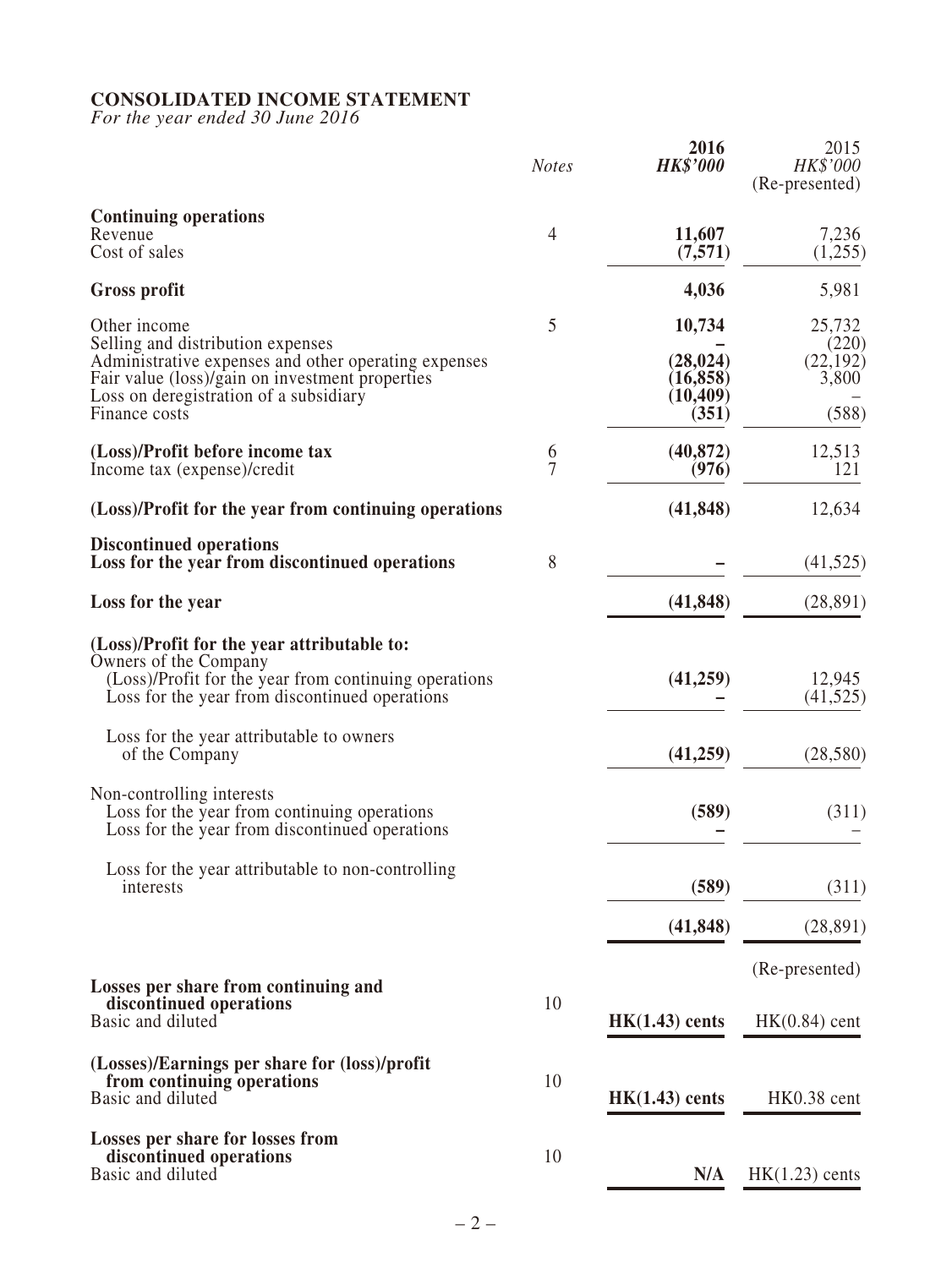# **CONSOLIDATED STATEMENT OF COMPREHENSIVE INCOME**

*For the year ended 30 June 2016*

|                                                                   | 2016<br><b>HK\$'000</b> | 2015<br>HK\$'000 |
|-------------------------------------------------------------------|-------------------------|------------------|
| Loss for the year                                                 | (41, 848)               | (28, 891)        |
| Other comprehensive income                                        |                         |                  |
| Items that may be reclassified subsequently to profit or loss:    |                         |                  |
| Net fair value (loss)/gain on available-for-sale financial assets | (6,200)                 | 4,111            |
| Reclassified from equity to profit or loss on significant         |                         |                  |
| decline in fair value of available-for-sale financial assets      | 1,055                   |                  |
| Reclassified from equity to profit or loss on disposals of        |                         |                  |
| available-for-sale financial assets                               | 1,610                   | (11,367)         |
| Exchange differences arising on translation of                    |                         |                  |
| foreign operations                                                | (6,569)                 | (10,223)         |
| Release of exchange reserve upon deregistration of                |                         |                  |
| a subsidiary                                                      | 10,409                  |                  |
| Other comprehensive income for the year, net of tax               | 305                     | (17, 479)        |
| Total comprehensive income for the year                           | (41, 543)               | (46,370)         |
| Total comprehensive income for the year attributable to:          |                         |                  |
| Owners of the Company                                             | (40, 954)               | (46, 059)        |
| Non-controlling interests                                         | (589)                   | (311)            |
|                                                                   |                         |                  |
|                                                                   | (41, 543)               | (46,370)         |
|                                                                   |                         |                  |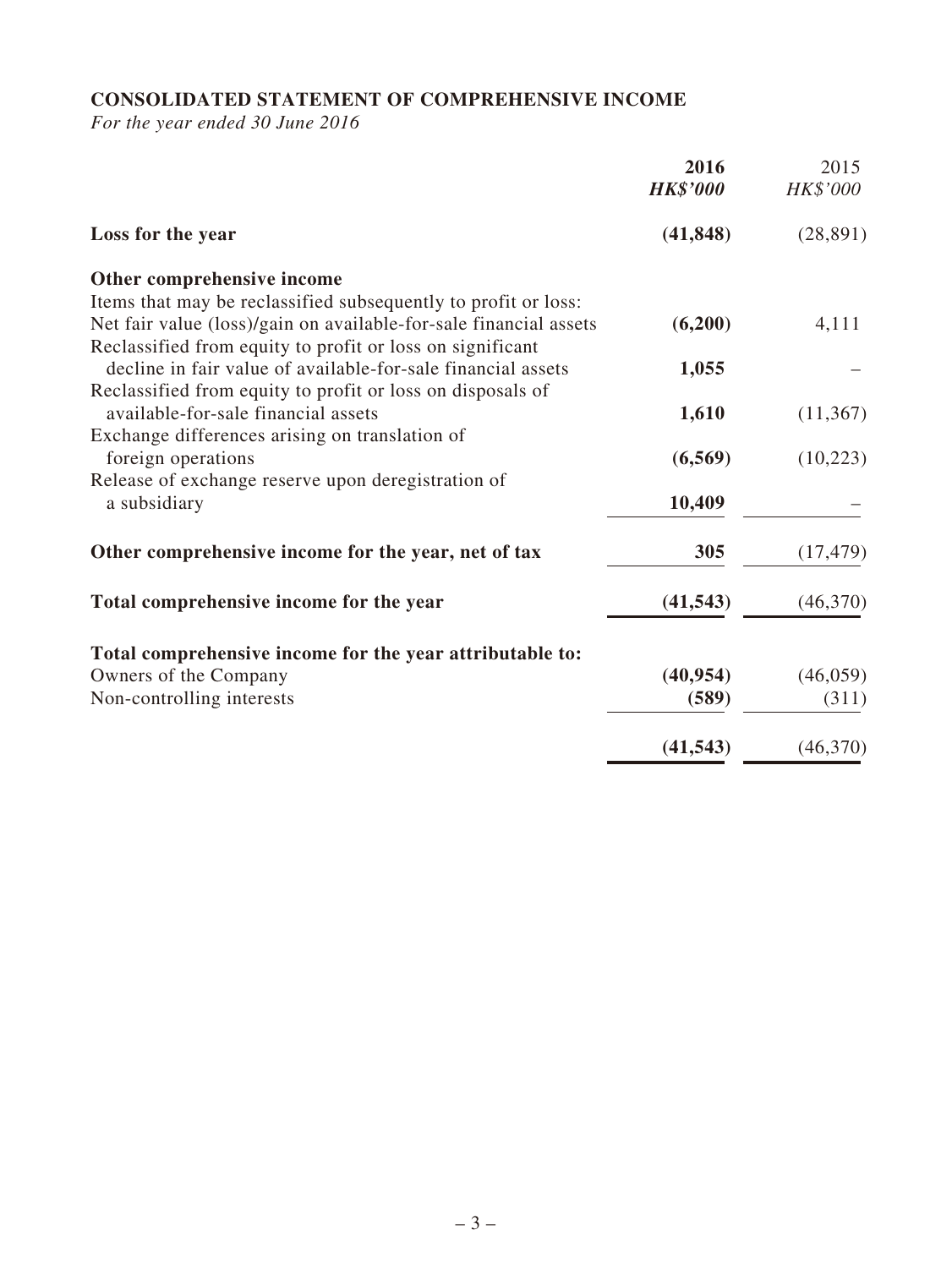# **CONSOLIDATED STATEMENT OF FINANCIAL POSITION**

*As at 30 June 2016*

|                                                                                                      | <b>Notes</b> | 2016<br><b>HK\$'000</b> | 2015<br>HK\$'000 |
|------------------------------------------------------------------------------------------------------|--------------|-------------------------|------------------|
| <b>ASSETS AND LIABILITIES</b>                                                                        |              |                         |                  |
| <b>Non-current assets</b>                                                                            |              |                         |                  |
| Property, plant and equipment                                                                        |              | 1,157                   | 1,915            |
| Investment properties                                                                                |              | 408,852                 | 228,800          |
| Interests in associates                                                                              |              |                         |                  |
| Interests in joint ventures<br>Available-for-sale financial assets                                   |              | 44,982                  | 57,188           |
|                                                                                                      |              |                         |                  |
|                                                                                                      |              | 454,991                 | 287,903          |
| <b>Current assets</b>                                                                                |              |                         |                  |
| Amounts due from associates                                                                          |              | 86,914                  | 125,613          |
| Amounts due from a joint venture                                                                     |              | 20                      | 20               |
| Available-for-sale financial assets                                                                  |              | 5,982                   |                  |
| Properties held for trading                                                                          |              | 105,157                 | 32,450           |
| Properties under development                                                                         |              | 444,775                 | 444,705          |
| Trade receivables                                                                                    | 11           | 3,384<br>1,758          | 1,011<br>5,279   |
| Prepayments, deposits and other receivables<br>Financial assets at fair value through profit or loss |              | 26,824                  | 1,626            |
| Cash and bank balances                                                                               |              | 410,936                 | 589,283          |
|                                                                                                      |              |                         |                  |
|                                                                                                      |              | 1,085,750               | 1,199,987        |
| <b>Current liabilities</b>                                                                           |              |                         |                  |
| Accrued expenses and other payables                                                                  |              | 7,642                   | 4,444            |
| <b>Borrowings</b>                                                                                    |              | 2,915                   |                  |
| Amounts due to non-controlling shareholders                                                          |              | 234,813                 | 234,122          |
| Provision for income tax                                                                             |              | 516                     | 7,648            |
|                                                                                                      |              | 245,886                 | 246,214          |
| <b>Net current assets</b>                                                                            |              | 839,864                 | 953,773          |
| <b>Total assets less current liabilities</b>                                                         |              | 1,294,855               | 1,241,676        |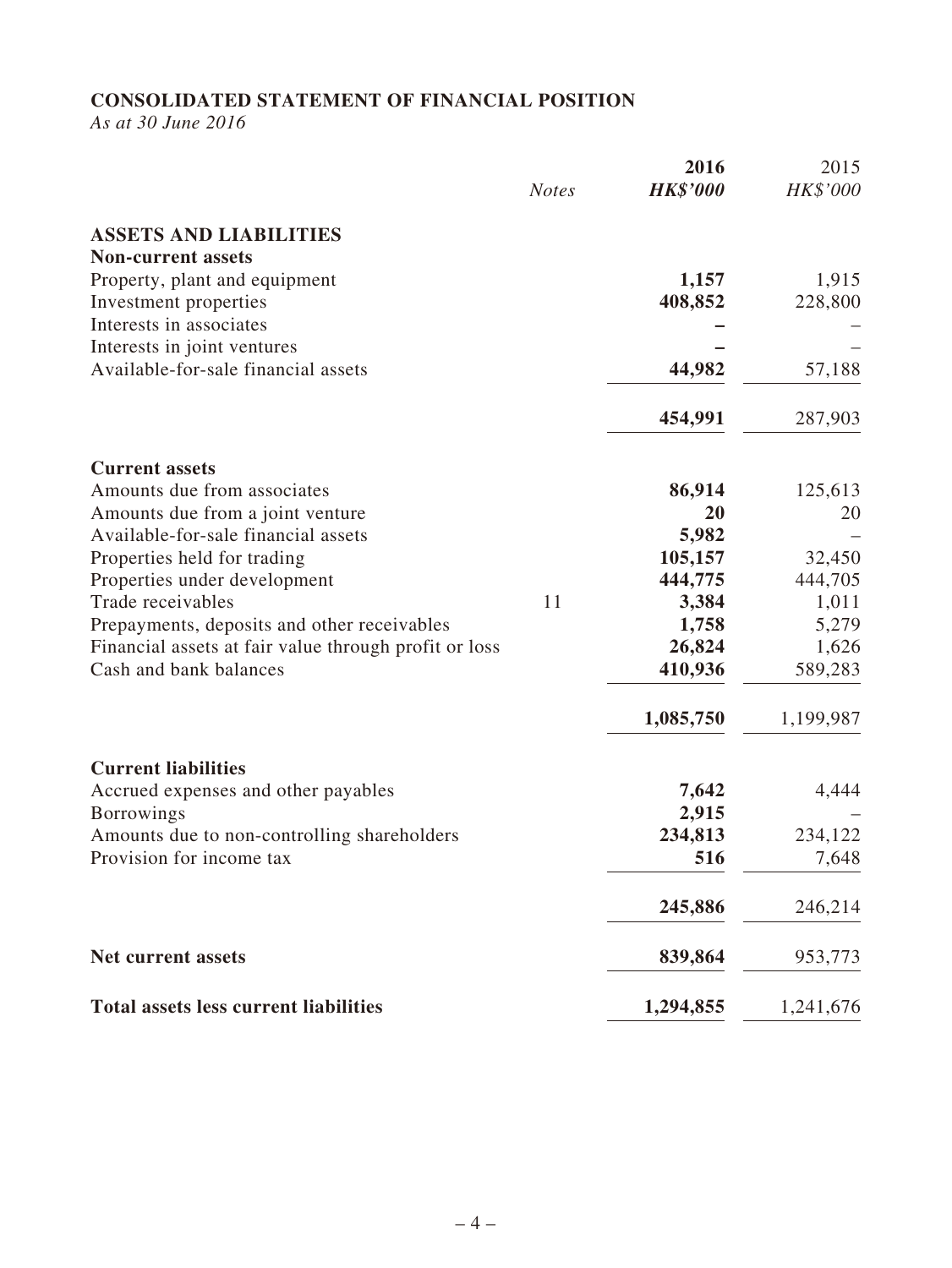|                                                     | 2016<br><b>HK\$'000</b> | 2015<br>HK\$'000 |
|-----------------------------------------------------|-------------------------|------------------|
| <b>Non-current liabilities</b>                      |                         |                  |
| <b>Borrowings</b>                                   | 26,233                  |                  |
| Deferred tax liabilities                            | 739                     | 325              |
|                                                     | 26,972                  | 325              |
| <b>Net assets</b>                                   | 1,267,883               | 1,241,351        |
| <b>EQUITY</b>                                       |                         |                  |
| Share capital                                       | 31,385                  | 27,185           |
| Reserves                                            | 1,237,644               | 1,214,723        |
| <b>Equity attributable to owners of the Company</b> | 1,269,029               | 1,241,908        |
| <b>Non-controlling interests</b>                    | (1,146)                 | (557)            |
| <b>Total equity</b>                                 | 1,267,883               | 1,241,351        |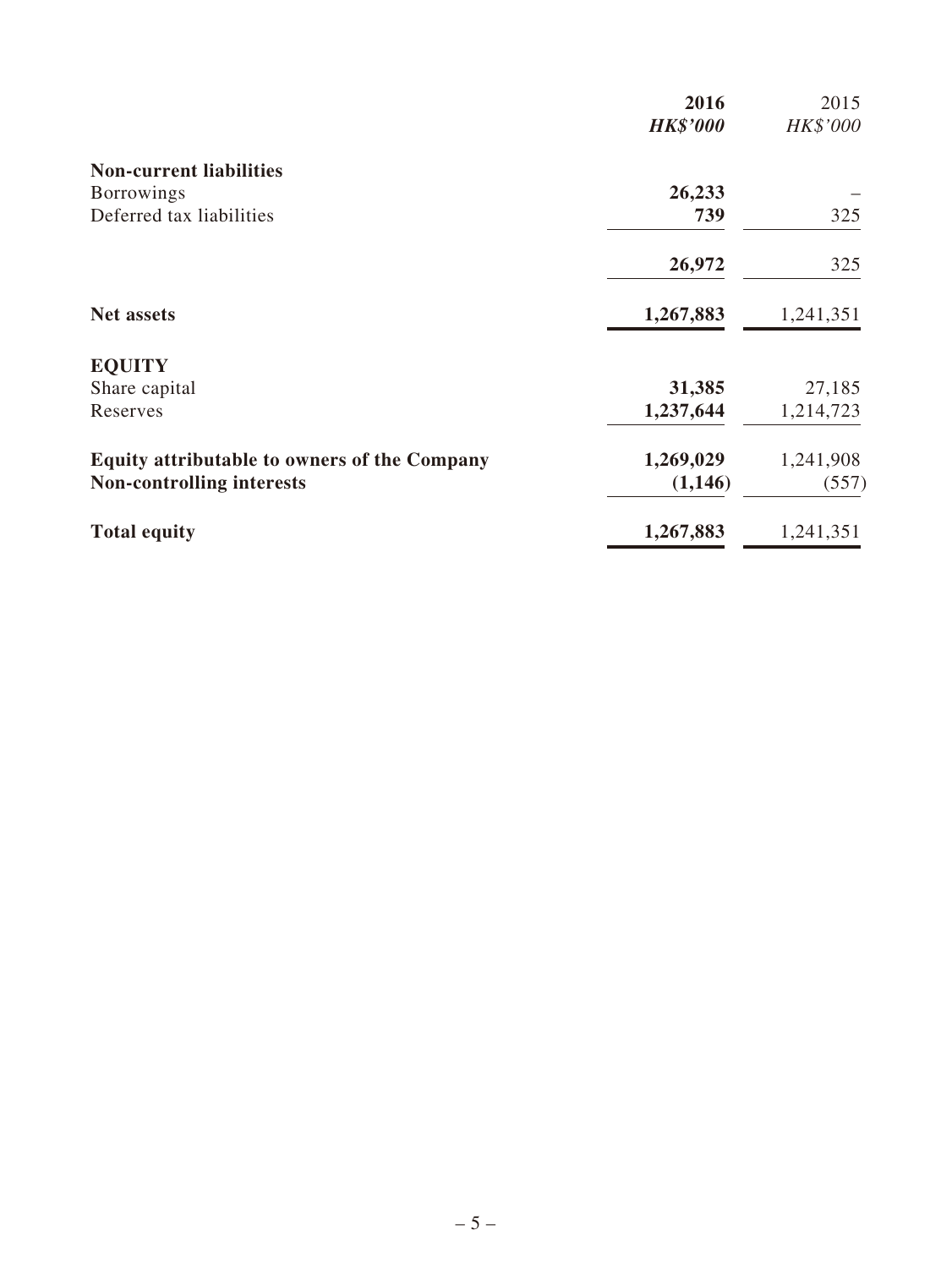# **CONSOLIDATED STATEMENT OF CHANGES IN EQUITY**

*For the year ended 30 June 2016*

|                                                                                                                           | Equity attributable to owners of the Company |                                         |                                    |                                               |                                    |                              |                                 |                    |                                              |                             |
|---------------------------------------------------------------------------------------------------------------------------|----------------------------------------------|-----------------------------------------|------------------------------------|-----------------------------------------------|------------------------------------|------------------------------|---------------------------------|--------------------|----------------------------------------------|-----------------------------|
|                                                                                                                           | Share<br>capital<br>HK\$'000                 | Share<br>premium<br>account<br>HK\$'000 | Translation<br>reserve<br>HK\$'000 | Share-based<br>payment<br>reserve<br>HK\$'000 | Revaluation<br>reserve<br>HK\$'000 | Other<br>reserve<br>HK\$'000 | Retained<br>profits<br>HK\$'000 | Total<br>HK\$'000  | Non-<br>controlling<br>interests<br>HK\$'000 | Total<br>equity<br>HK\$'000 |
| At 1 July 2014                                                                                                            | 34,785                                       | 1,274,759                               | 6,159                              | 9,241                                         | 8,490                              | 2,997                        | 181,956                         | 1,518,387          | (59)                                         | 1,518,328                   |
| Repurchase and cancellation of shares<br>Disposal of interests in a subsidiary that does<br>not result in loss of control | (7,600)                                      | (224, 200)                              |                                    |                                               |                                    | 1,399                        |                                 | (231,800)<br>1,399 | $\overline{\phantom{a}}$<br>(187)            | (231,800)<br>1,212          |
| Expenses directly attributable to the disposal<br>of interests in a subsidiary that does not result                       |                                              |                                         |                                    |                                               |                                    |                              |                                 |                    |                                              |                             |
| in loss of control<br>Lapse of share options                                                                              |                                              |                                         |                                    | (1, 159)                                      |                                    | (19)<br>$\qquad \qquad -$    | 1,159                           | (19)               |                                              | (19)                        |
| <b>Transactions with owners</b>                                                                                           | (7,600)                                      | (224, 200)                              | -                                  | (1,159)                                       |                                    | 1,380                        | 1,159                           | (230, 420)         | (187)                                        | (230, 607)                  |
| Loss for the year<br>Other comprehensive income:                                                                          |                                              |                                         |                                    |                                               |                                    |                              | (28,580)                        | (28, 580)          | (311)                                        | (28, 891)                   |
| Net fair value gain on available-for-sale<br>financial assets<br>Reclassified from equity to profit or loss on            |                                              |                                         |                                    |                                               | 4,111                              |                              |                                 | 4,111              |                                              | 4,111                       |
| disposals of available-for-sale financial assets                                                                          |                                              |                                         |                                    |                                               | (11, 367)                          |                              |                                 | (11, 367)          |                                              | (11, 367)                   |
| Exchange differences arising on translation of<br>foreign operations                                                      |                                              |                                         | (10, 223)                          |                                               |                                    |                              |                                 | (10, 223)          |                                              | (10, 223)                   |
| Total comprehensive income for the year                                                                                   |                                              |                                         | (10, 223)                          |                                               | (7,256)                            |                              | (28,580)                        | (46, 059)          | (311)                                        | (46,370)                    |
| At 30 June 2015                                                                                                           | 27,185                                       | 1,050,559                               | (4,064)                            | 8,082                                         | 1,234                              | 4,377                        | 154,535                         | 1,241,908          | (557)                                        | 1,241,351                   |

|                                                                                                                                                                                | Equity attributable to owners of the Company |                                                       |                                                  |                                                      |                                           |                                     |                                               |                                 |                                                     |                                    |
|--------------------------------------------------------------------------------------------------------------------------------------------------------------------------------|----------------------------------------------|-------------------------------------------------------|--------------------------------------------------|------------------------------------------------------|-------------------------------------------|-------------------------------------|-----------------------------------------------|---------------------------------|-----------------------------------------------------|------------------------------------|
|                                                                                                                                                                                | <b>Share</b><br>capital<br><b>HK\$'000</b>   | <b>Share</b><br>premium<br>account<br><b>HK\$'000</b> | <b>Translation</b><br>reserve<br><b>HK\$'000</b> | Share-based<br>payment<br>reserve<br><b>HK\$'000</b> | Revaluation<br>reserve<br><b>HK\$'000</b> | Other<br>reserve<br><b>HK\$'000</b> | <b>Retained</b><br>profits<br><b>HK\$'000</b> | <b>Total</b><br><b>HK\$'000</b> | Non-<br>controlling<br>interests<br><b>HK\$'000</b> | Total<br>equity<br><b>HK\$'000</b> |
| At 1 July 2015                                                                                                                                                                 | 27,185                                       | 1,050,559                                             | (4,064)                                          | 8,082                                                | 1,234                                     | 4,377                               | 154,535                                       | 1,241,908                       | (557)                                               | 1,241,351                          |
| Shares issued upon placing<br>Share issue expense<br>Equity-settled share-based payments<br>Lapse of share options                                                             | 4,200                                        | 58,800<br>(715)<br>۰                                  | $\overline{a}$                                   | 5,790<br>(2,798)                                     |                                           | -                                   | 2,798                                         | 63,000<br>(715)<br>5,790        | $\overline{a}$                                      | 63,000<br>(715)<br>5,790           |
| <b>Transactions with owners</b>                                                                                                                                                | 4,200                                        | 58,085                                                |                                                  | 2,992                                                |                                           |                                     | 2,798                                         | 68,075                          |                                                     | 68,075                             |
| Loss for the year<br>Other comprehensive income:<br>Net fair value loss on available-for-sale<br>financial assets                                                              |                                              |                                                       |                                                  |                                                      | (6,200)                                   |                                     | (41, 259)                                     | (41,259)<br>(6,200)             | (589)                                               | (41, 848)<br>(6,200)               |
| Reclassified from equity to profit or loss on<br>significant decline in fair value of<br>available-for-sale financial assets<br>Reclassified from equity to profit or loss on  |                                              |                                                       |                                                  |                                                      | 1,055                                     |                                     |                                               | 1,055                           |                                                     | 1,055                              |
| disposals of available-for-sale financial assets<br>Exchange differences arising on translation of<br>foreign operations<br>Release of exchange reserve upon deregistration of |                                              |                                                       | (6, 569)                                         |                                                      | 1,610                                     |                                     | ٠                                             | 1,610<br>(6,569)                |                                                     | 1,610<br>(6,569)                   |
| a subsidiary                                                                                                                                                                   |                                              |                                                       | 10,409                                           |                                                      |                                           |                                     |                                               | 10,409                          |                                                     | 10,409                             |
| Total comprehensive income for the year                                                                                                                                        |                                              |                                                       | 3,840                                            |                                                      | (3,535)                                   | -                                   | (41,259)                                      | (40,954)                        | (589)                                               | (41, 543)                          |
| At 30 June 2016                                                                                                                                                                | 31,385                                       | 1,108,644                                             | (224)                                            | 11,074                                               | (2,301)                                   | 4,377                               | 116,074                                       | 1,269,029                       | (1, 146)                                            | 1,267,883                          |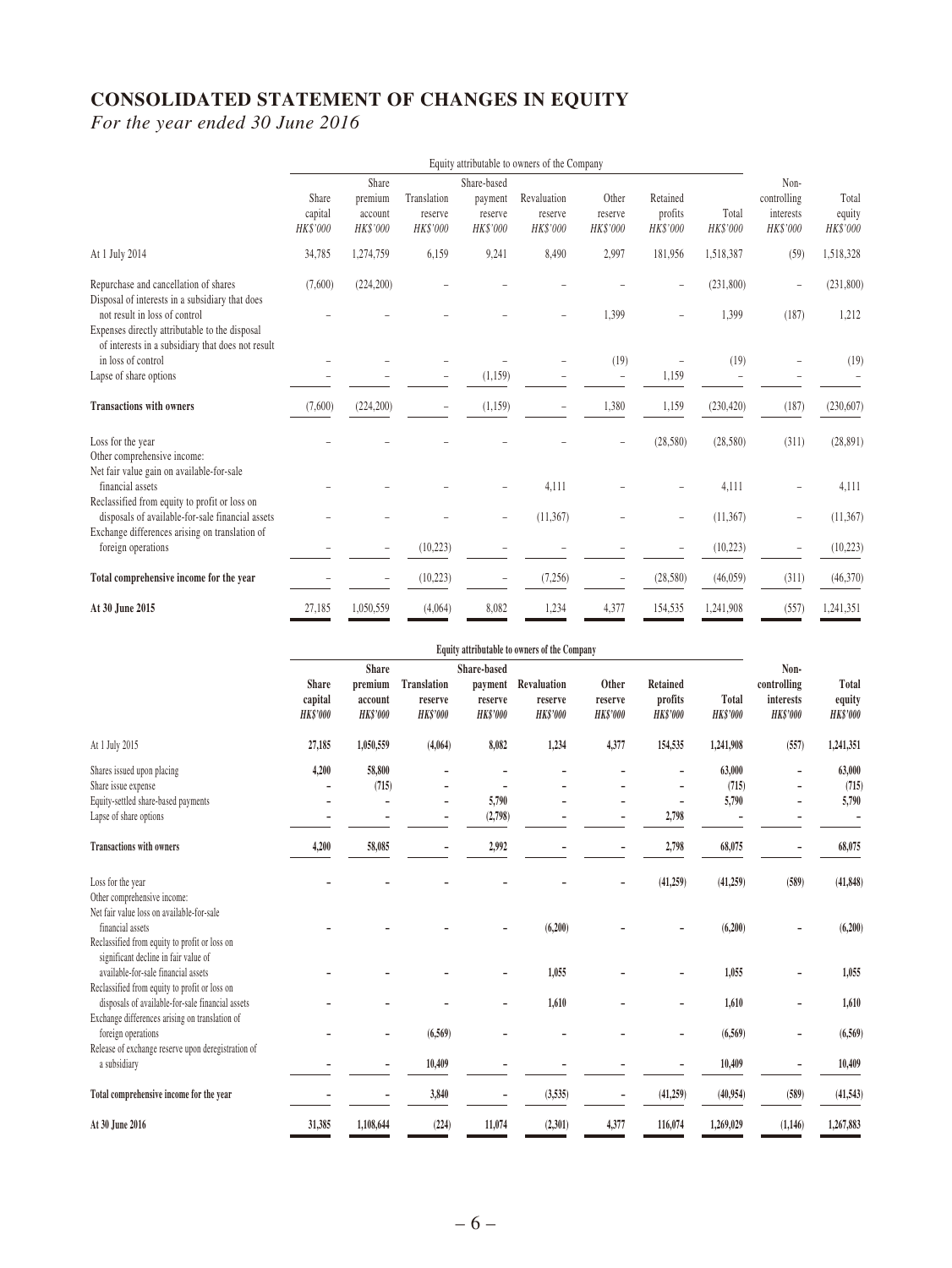## **NOTES TO THE FINANCIAL STATEMENTS**

*For the year ended 30 June 2016*

## **1. GENERAL INFORMATION**

Winfull Group Holdings Limited is an exempted company with limited liability under the Companies Law (2001 Second Revision) of the Cayman Islands. The address of its registered office is Cricket Square, Hutchins Drive, P.O. Box 2681, Grand Cayman KY1-1111, Cayman Islands and its principal place of business is Unit A, 6/F, 9 Queen's Road Central, Hong Kong. The Company's issued shares (the "Share(s)") have been listed on the Main Board of The Stock Exchange of Hong Kong Limited (the "Stock Exchange") since 2 December 2010.

The principal activity of the Company is investment holding. During the Year, the Group was principally engaged in the property investment and trading, property development and provision of renovation services.

The consolidated financial statements have been prepared in accordance with Hong Kong Financial Reporting Standards ("HKFRSs") which collective term includes all applicable individual Hong Kong Financial Reporting Standards, Hong Kong Accounting Standards ("HKASs") and Interpretations issued by the Hong Kong Institute of Certified Public Accountants (the "HKICPA"). The consolidated financial statements also include the applicable disclosure requirements of the Hong Kong Companies Ordinance and the Rules Governing the Listing of Securities on the Stock Exchange (the "Listing Rules").

The consolidated financial statements are presented in Hong Kong Dollars ("HK\$"), which is also the functional currency of the Company and all values are rounded to the nearest thousand ("HK\$'000") unless otherwise stated.

The comparative figures of fair value change on investment properties and other income have been reclassified to conform with the current year's presentation.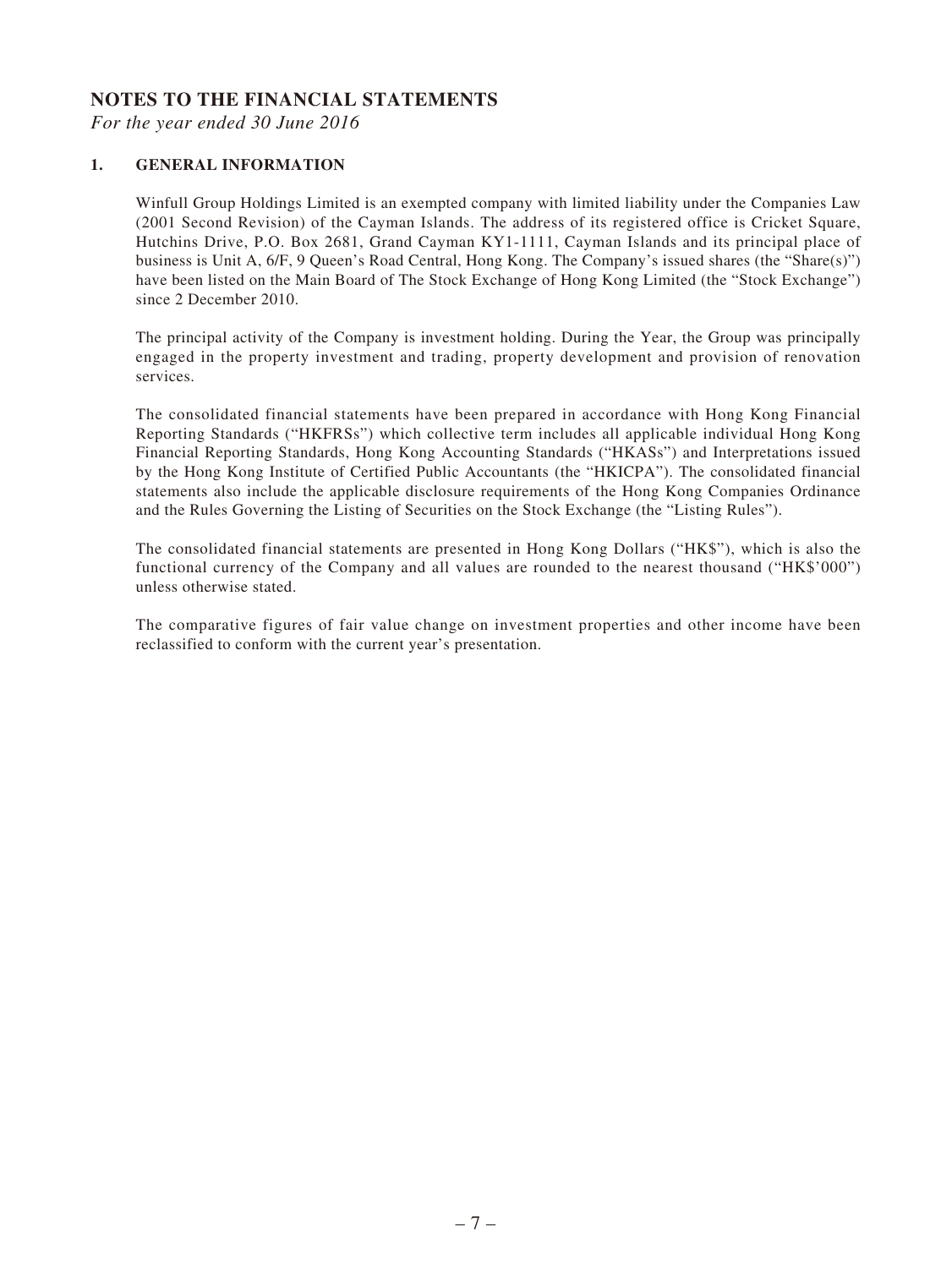## **2. ADOPTION OF NEW AND AMENDED HKFRSs**

## **2.1 Adoption of new and amended HKFRSs**

In the current year, the Group has applied for the first time the following new standards, amendments and interpretations issued by the HKICPA, which are relevant to and effective for the Group's financial statements for the annual period beginning on 1 July 2015:

| <b>HKFRSs</b> (Amendments) | Annual Improvements 2010-2012 Cycle |
|----------------------------|-------------------------------------|
| <b>HKFRSs</b> (Amendments) | Annual Improvements 2011-2013 Cycle |

Except as explained below, the adoption of these amendments has no material impact on the Group's financial statements.

## *Annual Improvements 2010-2012 Cycle and 2011-2013 Cycle*

The amendments issued under the annual improvements process make small, non-urgent changes to a number of standards where they are currently unclear. They include amendments to HKAS 24 Related Party Disclosures. HKAS 24 Related Party Disclosures has been amended to expand the definition of a "related party" to include a management entity that provides key management personnel services to the reporting entity, and to require the disclosure of the amounts incurred for obtaining the key management personnel services provided by the management entity. These amendments do not have an impact on the Group's related party disclosures as the Group does not obtain key management personnel services from management entities.

## **2.2 New and amended HKFRSs that have been issued but are not yet effective**

At the date of authorisation of these financial statements, certain new and amended HKFRSs have been published but are not yet effective, and have not been adopted early by the Group. The Directors anticipate that all of the pronouncements will be adopted in the Group's accounting policy for the first period beginning after the effective date of the pronouncement. Information on new and amended HKFRSs that are expected to have impact on the Group's accounting policies is provided below. Certain new and amended HKFRSs have been issued but are not expected to have a material impact of the Group's financial statements.

| <b>HKFRSs</b> (Amendments) | Annual Improvements 2012-2014 Cycle <sup>1</sup>                          |
|----------------------------|---------------------------------------------------------------------------|
| Amendments to HKAS 1       | Disclosure Initiative $1$                                                 |
| Amendments to HKAS 16 and  | Clarification of Acceptable Methods of Depreciation                       |
| HKAS <sub>38</sub>         | and Amortisation <sup>1</sup>                                             |
| Amendments to HKAS 27      | Equity Method in Separate Financial Statements <sup>1</sup>               |
| Amendments to HKFRS 10 and | Sale or Contribution of Assets between an Investor and                    |
| HKAS <sub>28</sub>         | its Associate or Joint Venture <sup>4</sup>                               |
| Amendments to HKFRS 10.    | Investment Entities: Applying the Consolidation Exception <sup>1</sup>    |
| HKFRS 12 and HKAS 28       |                                                                           |
| Amendments to HKFRS 11     | Accounting for Acquisitions of Interests in Joint Operations <sup>1</sup> |
| <b>HKFRS 9 (2014)</b>      | Financial Instruments <sup>2</sup>                                        |
| HKFRS 14                   | Regulatory Deferral Accounts <sup>1</sup>                                 |
| HKFRS 15                   | Revenue from Contracts with Customers <sup>2</sup>                        |
| <b>HKFRS 16</b>            | Leases $3$                                                                |
|                            |                                                                           |

1 Effective for annual periods beginning on or after 1 January 2016

2 Effective for annual periods beginning on or after 1 January 2018

- 3 Effective for annual periods beginning on or after 1 January 2019
- 4 No mandatory effective date yet determined but is available for early adoption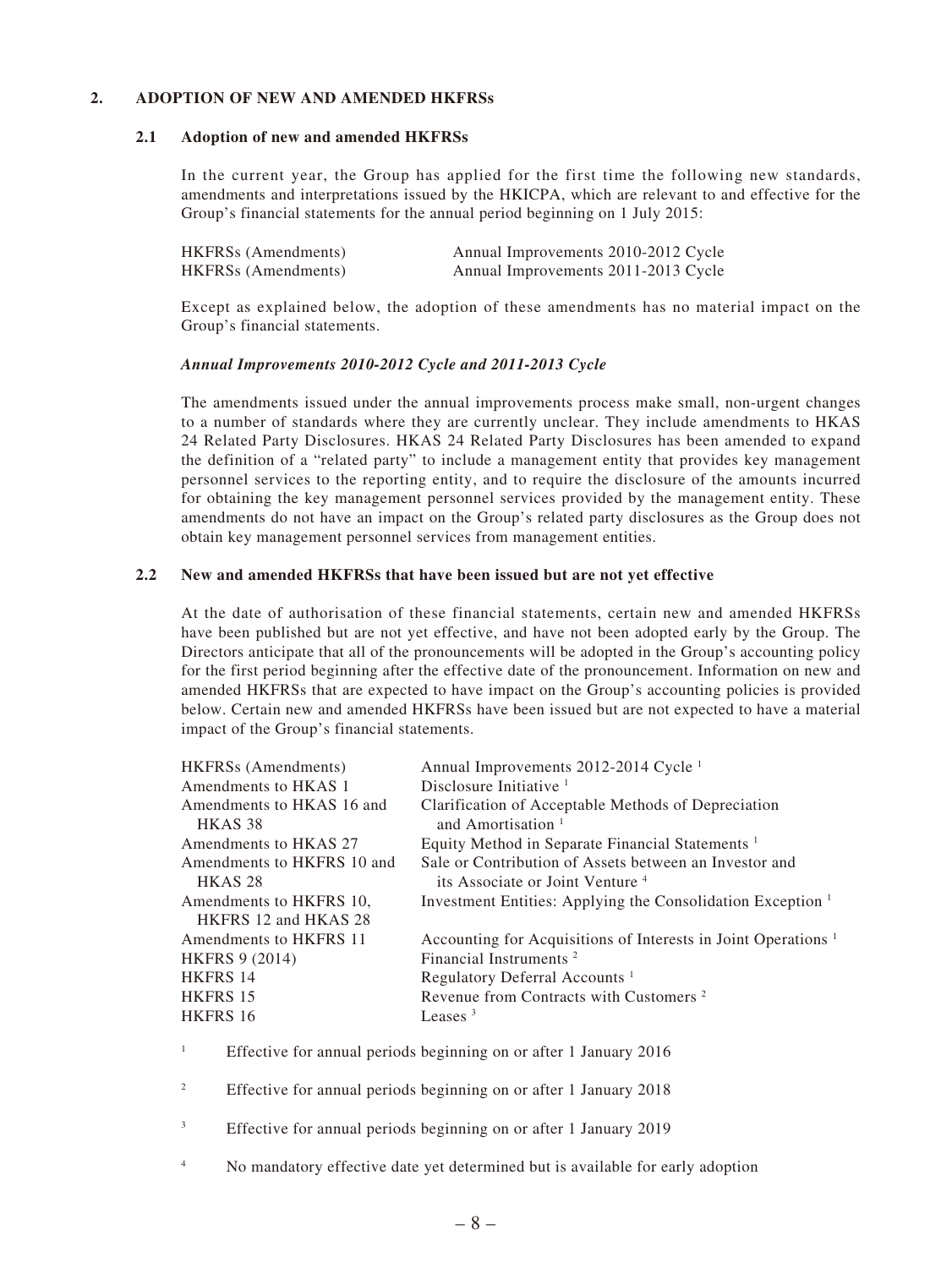#### *HKFRSs (Amendments) – Annual Improvements 2012-2014 Cycle*

The amendments issued under the annual improvements process make small, non-urgent changes to a number of standards where they are currently unclear.

#### *Amendments to HKAS 1 – Disclosure Initiative*

The amendments are designed to encourage entities to use judgement in the application of HKAS 1 when considering the layout and content of their financial statements.

An entity's share of other comprehensive income from equity accounted interests in associates and joint ventures will be split between those items that will and will not be reclassified to profit or loss, and presented in aggregate as a single line item within those two groups.

## *Amendments to HKAS 16 and HKAS 38 – Clarification of Acceptable Methods of Depreciation and Amortisation*

The amendments to HKAS 16 prohibit the use of a revenue-based depreciation method for items of property, plant and equipment. The amendments to HKAS 38 introduce a rebuttable presumption that amortisation based on revenue is not appropriate for intangible assets. This presumption can be rebutted if either the intangible asset is expressed as a measure of revenue or revenue and the consumption of the economic benefits of the intangible asset are highly correlated.

#### *Amendments to HKAS 27 – Equity Method in Separate Financial Statements*

The amendments allow an entity to apply the equity method in accounting for its investments in subsidiaries, joint ventures and associates in its separate financial statements.

## *Amendments to HKFRS 10 and HKAS 28 – Sale or Contribution of Assets between an Investor and its Associate or Joint Venture*

The amendments clarify the extent of gains or losses to be recognised when an entity sells or contributes assets to its associate or joint venture. When the transaction involves a business the gain or loss is recognised in full, conversely when the transaction involves assets that do not constitute a business the gain or loss is recognised only to the extent of the unrelated investors' interests in the joint venture or associate.

## *Amendments to HKFRS 10, HKFRS 12 and HKAS 28 – Investment Entities: Applying the Consolidation Exception*

The amendments clarify that the exemption from preparing consolidated financial statements for an intermediate parent entity is available to a subsidiary of an investment entity (including investment entities that account for their subsidiaries at fair value rather than consolidating them). An investment entity parent will consolidate a subsidiary only when the subsidiary is not itself an investment entity and the subsidiary's main purpose is to provide services that relate to the investment entity's investment activities. A non-investment entity applying the equity method to an associate or joint venture that is an investment entity may retain the fair value measurements that associate or joint venture used for its subsidiaries. An investment entity that prepares financial statements in which all its subsidiaries are measured at fair value through profit or loss ("FVTPL") should provide the disclosures related to investment entities as required by HKFRS 12.

## *Amendments to HKFRS 11 – Accounting for Acquisitions of Interests in Joint Operations*

The amendments require an entity to apply all of the principles of HKFRS 3 Business Combinations when it acquires an interest in a joint operation that constitutes a business as defined in that standard. The principles of HKFRS 3 are also applied upon the formation of a joint operation if an existing business as defined in that standard is contributed by at least one of the parties.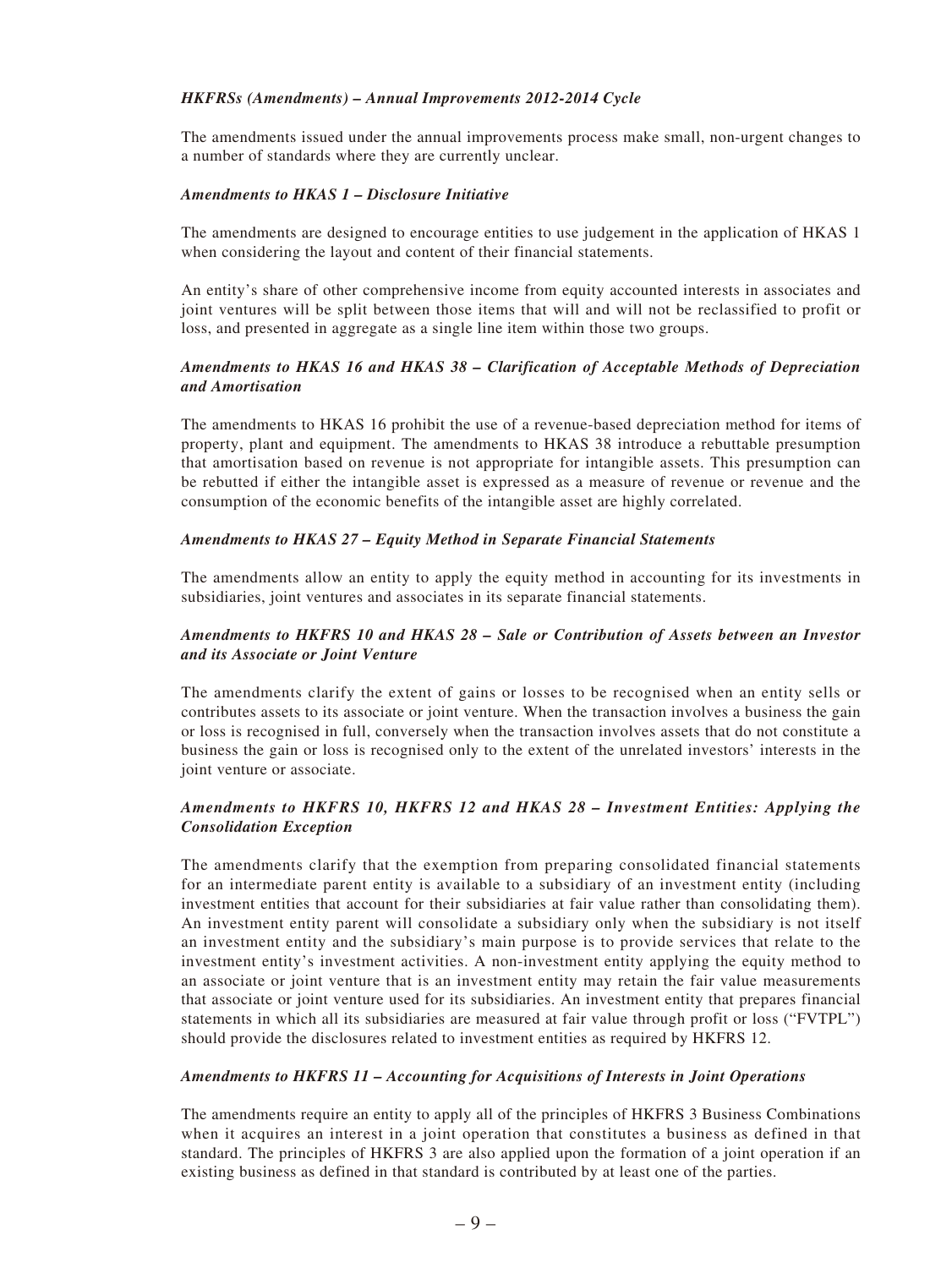#### *HKFRS 9 (2014) – Financial Instruments*

HKFRS 9 (2014) introduces new requirements for the classification and measurement of financial assets. Debt instruments that are held within a business model whose objective is to hold assets in order to collect contractual cash flows (the business model test) and that have contractual terms that give rise to cash flows that are solely payments of principal and interest on the principal amount outstanding (the contractual cash flow characteristics test) are generally measured at amortised cost. Debt instruments that meet the contractual cash flow characteristics test are measured at fair value through other comprehensive income ("FVTOCI") if the objective of the entity's business model is both to hold and collect the contractual cash flows and to sell the financial assets. Entities may make an irrevocable election at initial recognition to measure equity instruments that are not held for trading at FVTOCI. All other debt and equity instruments are measured at FVTPL.

HKFRS 9 (2014) includes a new expected loss impairment model for all financial assets not measured at FVTPL replacing the incurred loss model in HKAS 39 and new general hedge accounting requirements to allow entities to better reflect their risk management activities in financial statements.

HKFRS 9 (2014) carries forward the recognition, classification and measurement requirements for financial liabilities from HKAS 39, except for financial liabilities designated at FVTPL, where the amount of change in fair value attributable to change in credit risk of the liability is recognised in other comprehensive income unless that would create or enlarge an accounting mismatch. In addition, HKFRS 9 (2014) retains the requirements in HKAS 39 for derecognition of financial assets and financial liabilities.

#### *HKFRS 15 – Revenue from Contracts with Customers*

The new standard establishes a single revenue recognition framework. The core principle of the framework is that an entity should recognise revenue to depict the transfer of promised goods or services to customers in an amount that reflects the consideration to which the entity expects to be entitled in exchange for those goods and services. HKFRS 15 supersedes existing revenue recognition guidance including HKAS 18 Revenue, HKAS 11 Construction Contracts and related interpretations.

HKFRS 15 requires the application of a 5-step approach to revenue recognition:

- Step 1: Identify the contract(s) with a customer
- Step 2: Identify the performance obligations in the contract
- Step 3: Determine the transaction price
- Step 4: Allocate the transaction price to each performance obligation
- Step 5: Recognise revenue when each performance obligation is satisfied

HKFRS 15 includes specific guidance on particular revenue related topics that may change the current approach taken under HKFRS. The standard also significantly enhances the qualitative and quantitative disclosures related to revenue.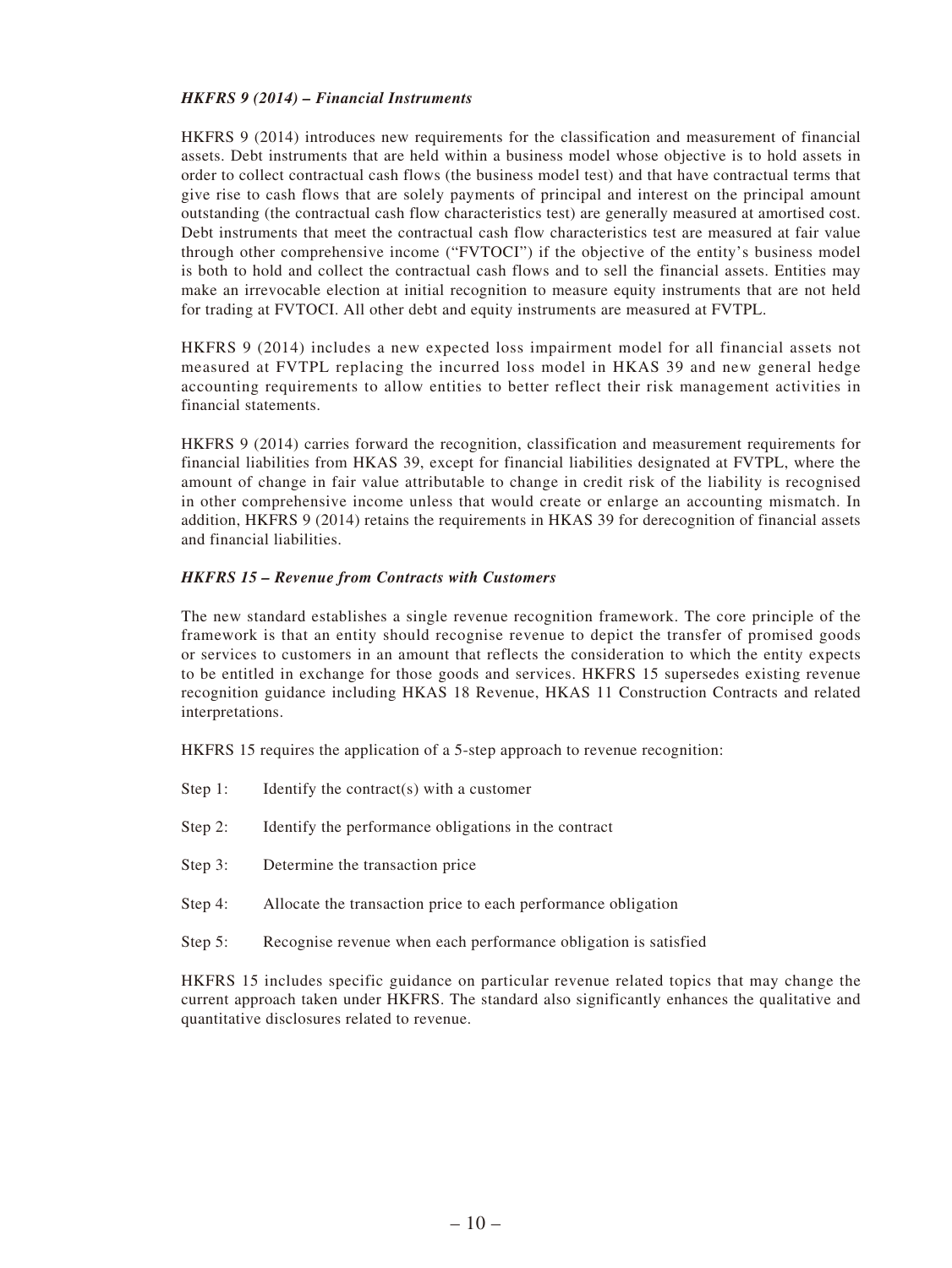#### *HKFRS 16 – Leases*

HKFRS 16, which upon the effective date will supersede HKAS 17 Leases, introduces a single lessee accounting model and requires a lessee to recognise assets and liabilities for all leases with a term of more than 12 months, unless the underlying asset is of low value. Specifically, under HKFRS 16, a lessee is required to recognise a right-of-use asset representing its right to use the underlying leased asset and a lease liability representing its obligation to make lease payments. Accordingly, a lessee should recognise depreciation of the right-of-use asset and interest on the lease liability, and also classifies cash repayments of the lease liability into a principal portion and an interest portion and presents them in the consolidated statement of cash flows. Also, the rightof-use asset and the lease liability are initially measured on a present value basis. The measurement includes non-cancellable lease payments and also includes payments to be made in optional periods if the lessee is reasonably certain to exercise an option to extend the lease, or not to exercise an option to terminate the lease. This accounting treatment is significantly different from the lessee accounting for leases that are classified as operating leases under the predecessor standard, HKAS 17. In respect of the lessor accounting, HKFRS 16 substantially carries forward the lessor accounting requirements in HKAS 17. Accordingly, a lessor continues to classify its leases as operating leases or finance leases, and to account for those two types of leases differently

Save as the main changes described above, the Group is in the process of making an assessment of the potential impact of these new/revised HKFRSs and the directors are not yet in a position to quantify the effects on the Group's financial statements.

#### **2.3 Amendments to the Listing Rules**

The Company has adopted the amendments to the Listing Rules relating to the disclosures of financial information with refer to the Hong Kong Companies Ordinance, Cap. 622, in this financial year.

The directors of the Company consider that there is no impact on the Group's financial position or performance, however the amendments impact on the presentation and disclosures in the consolidated financial statements. For example, the statement of financial position of the Company is now presented in the notes to the financial statements rather than as a primary statement and related notes to the statement of financial position of the Company are generally no longer presented.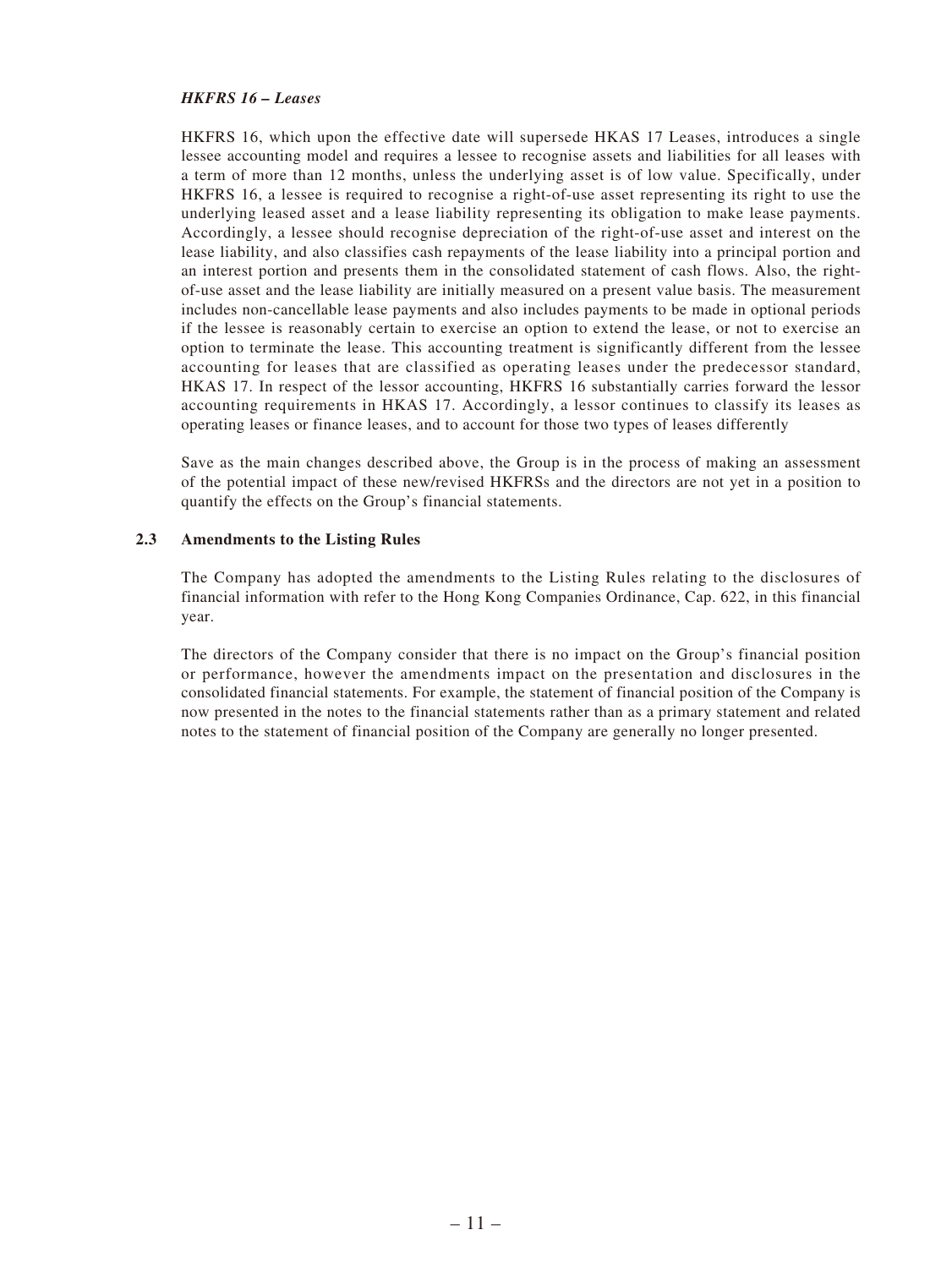## **3. SEGMENT INFORMATION**

The executive Directors have identified the Group's three product and service lines as operating segments. These operating segments are monitored and strategic decisions are made on the basis of adjusted segment operating results.

There was no inter-segment sale and transfer during the Year (2015: Nil).

|                                                                                                                                                 |                                                                          |                                                                                        |                                                                                             | 2016                                                                               |                                                                                        |                                                                |
|-------------------------------------------------------------------------------------------------------------------------------------------------|--------------------------------------------------------------------------|----------------------------------------------------------------------------------------|---------------------------------------------------------------------------------------------|------------------------------------------------------------------------------------|----------------------------------------------------------------------------------------|----------------------------------------------------------------|
|                                                                                                                                                 |                                                                          | Development                                                                            | <b>Property</b><br><b>Business</b><br><b>HK\$'000</b>                                       | <b>Property</b><br>Investment<br>and Trading<br><b>Business</b><br><b>HK\$'000</b> | Renovation<br><b>Business</b><br><b>HK\$'000</b>                                       | <b>Total</b><br><b>HK\$'000</b>                                |
| Reportable segment revenue:<br>From external customers                                                                                          |                                                                          |                                                                                        |                                                                                             | 8,950                                                                              | 2,657                                                                                  | 11,607                                                         |
| Reportable segment profit/(loss)                                                                                                                |                                                                          |                                                                                        | (11, 115)                                                                                   | (10, 604)                                                                          | 198                                                                                    | (21, 521)                                                      |
| Bank interest income<br>Depreciation<br>Fair value loss on investment properties                                                                |                                                                          |                                                                                        |                                                                                             | 1<br>392<br>16,858                                                                 | 3                                                                                      | 1<br>395<br>16,858                                             |
| Write-down of properties held for<br>trading to its net realisable value<br>Loss on deregistration of a subsidiary<br>Reportable segment assets |                                                                          |                                                                                        | 10,409<br>531,807                                                                           | 4,575<br>529,016                                                                   | 1,159                                                                                  | 4,575<br>10,409<br>1,061,982                                   |
| Additions to investment properties<br>Reportable segment liabilities                                                                            |                                                                          |                                                                                        | 218,960                                                                                     | 196,910<br>52,439                                                                  | 322                                                                                    | 196,910<br>271,721                                             |
|                                                                                                                                                 | Property<br>Development<br><b>Business</b><br>HK\$'000<br>(Re-presented) | Property<br>Investment<br>and Trading<br><b>Business</b><br>HK\$'000<br>(Re-presented) | <b>Continuing Operations</b><br>Renovation<br><b>Business</b><br>HK\$'000<br>(Re-presented) | 2015<br>Total<br>HK\$'000<br>(Re-presented)                                        | Property<br>Assembly and<br>Brokerage<br><b>Business</b><br>HK\$'000<br>(Re-presented) | Discontinued operations<br>Total<br>HK\$'000<br>(Re-presented) |
| Reportable segment revenue:<br>From external customers                                                                                          |                                                                          | 5,862                                                                                  | 1,374                                                                                       | 7,236                                                                              | 58,285                                                                                 | 65,521                                                         |
| Reportable segment<br>profit/(loss)                                                                                                             | (941)                                                                    | 8,209                                                                                  | 107                                                                                         | 7,375                                                                              | (38, 114)                                                                              | (30, 739)                                                      |
| Bank interest income<br>Depreciation<br>Fair value gain on                                                                                      |                                                                          | 1<br>392                                                                               | 19                                                                                          | $\mathbf{1}$<br>411                                                                | 231<br>4,155                                                                           | 232<br>4,566                                                   |
| investment properties<br>Reportable segment assets<br>Additions to non-current                                                                  | 578,535                                                                  | 3,800<br>266,969                                                                       | 1,503                                                                                       | 3,800<br>847,007                                                                   |                                                                                        | 3,800<br>847,007                                               |
| assets during the year<br>Reportable segment liabilities                                                                                        | 226,503                                                                  | 3,800<br>2,922                                                                         | 883                                                                                         | 3,800<br>230,308                                                                   | 26                                                                                     | 3,826<br>230,308                                               |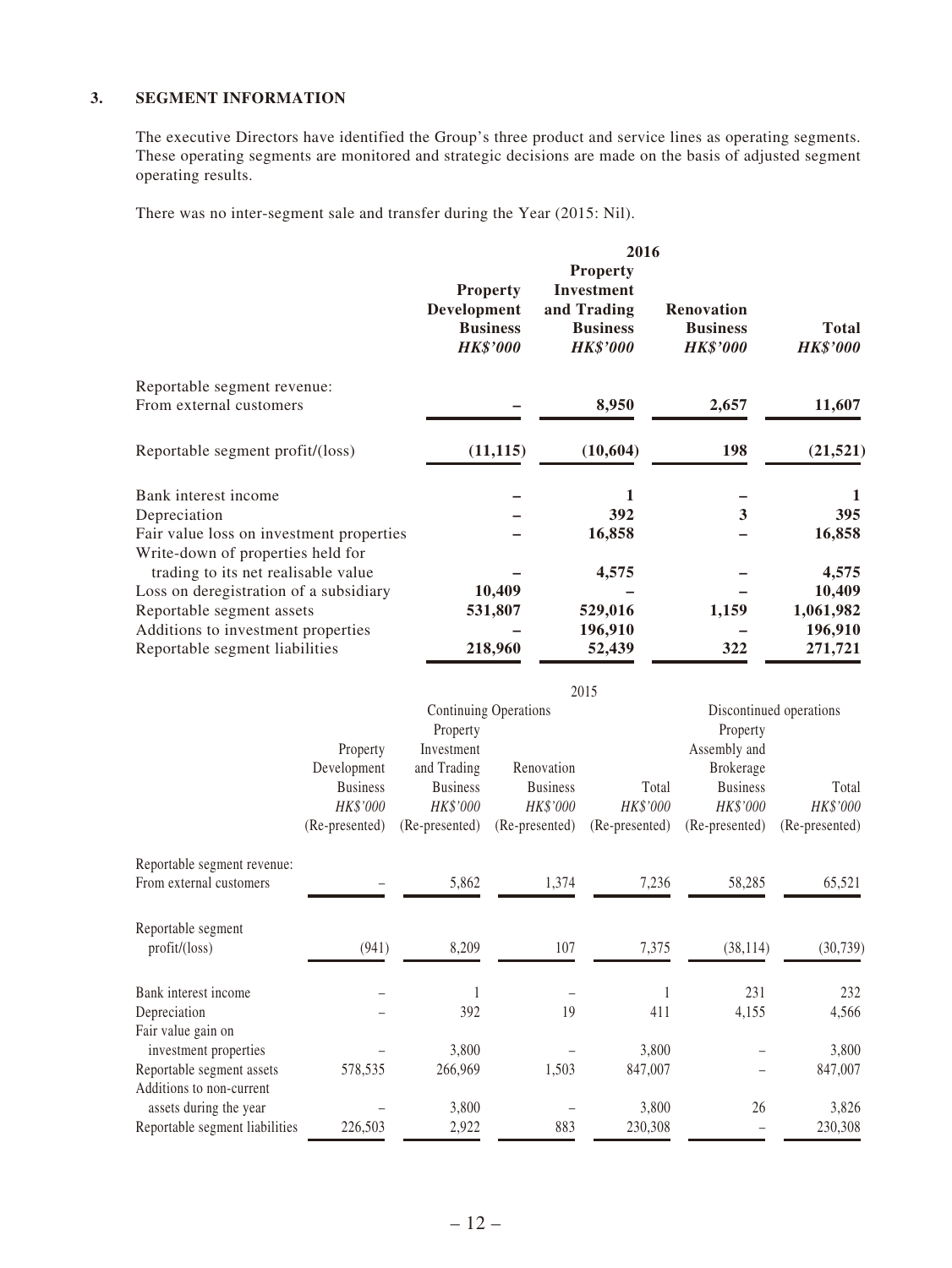Certain comparative figures in segment information for the year ended 30 June 2015 have been represented. Previously, the segments of "Property Development Business – Hong Kong" and "Property Development Business – United Kingdom" were reported as the two separate segments. For the year ended 30 June 2016, they were reported under the single segment of "Property Development Business" as a result of the change in information reported internally for the purposes of resources allocation and assessment of business performance. Comparative figures have been re-presented accordingly.

The totals presented for the Group's operating segments reconcile to the Group's key financial figures as presented in the financial statements as follows:

|                                                                                                                           | 2016<br><b>HK\$'000</b> | 2015<br>HK\$'000<br>(Re-presented) |
|---------------------------------------------------------------------------------------------------------------------------|-------------------------|------------------------------------|
| Revenue                                                                                                                   |                         |                                    |
| Reportable segment revenue                                                                                                | 11,607                  | 65,521                             |
| <b>Consolidated revenue</b>                                                                                               | 11,607                  | 65,521                             |
| Profit before income tax and discontinued operations                                                                      |                         |                                    |
| Reportable segment loss                                                                                                   | (21, 521)               | (30, 739)                          |
| Reportable segment loss - discontinued operations                                                                         |                         | 38,114                             |
| Reclassified from equity to profit or loss on disposals of                                                                |                         |                                    |
| available-for-sale financial assets                                                                                       | (1,610)                 | 11,367                             |
| Reclassified from equity to profit or loss on significant decline<br>in fair value of available-for-sale financial assets | (1,055)                 |                                    |
| Interest income                                                                                                           | 6,023                   | 13,422                             |
| Dividend income                                                                                                           | 571                     | 613                                |
| Exchange loss, net                                                                                                        | (7, 720)                | (6,826)                            |
| Equity-settled share-based payments                                                                                       | (5,790)                 |                                    |
| Corporate salaries and allowances                                                                                         | (4, 554)                | (4,025)                            |
| Depreciation on corporate property, plant and equipment                                                                   | (420)                   | (706)                              |
| Corporate rent and rates                                                                                                  | (2,965)                 | (5,503)                            |
| Unallocated corporate income                                                                                              | 650                     |                                    |
| Unallocated corporate expenses                                                                                            | (2, 481)                | (3,204)                            |
| Consolidated (loss)/profit before income tax from                                                                         |                         |                                    |
| continuing operations                                                                                                     | (40, 872)               | 12,513                             |
| <b>Assets</b>                                                                                                             |                         |                                    |
| Reportable segment assets – continuing operations                                                                         | 1,061,982               | 847,007                            |
| Reportable segment assets - discontinued operations                                                                       |                         |                                    |
| Available-for-sale financial assets                                                                                       | 50,964                  | 57,188                             |
| Financial assets at fair value through profit or loss                                                                     | 26,824<br>399,907       | 1,626<br>577,271                   |
| Corporate cash and bank balances<br>Amounts due from a joint venture                                                      | 20                      | 20                                 |
| Other corporate assets                                                                                                    | 1,044                   | 4,778                              |
|                                                                                                                           |                         |                                    |
| Consolidated total assets                                                                                                 | 1,540,741               | 1,487,890                          |
| <b>Liabilities</b>                                                                                                        |                         |                                    |
| Reportable segment liabilities - continuing operations                                                                    | 271,721                 | 230,308                            |
| Reportable segment liabilities - discontinued operations                                                                  |                         |                                    |
| Other corporate liabilities                                                                                               | 1,137                   | 16,231                             |
| Consolidated total liabilities                                                                                            | 272,858                 | 246,539                            |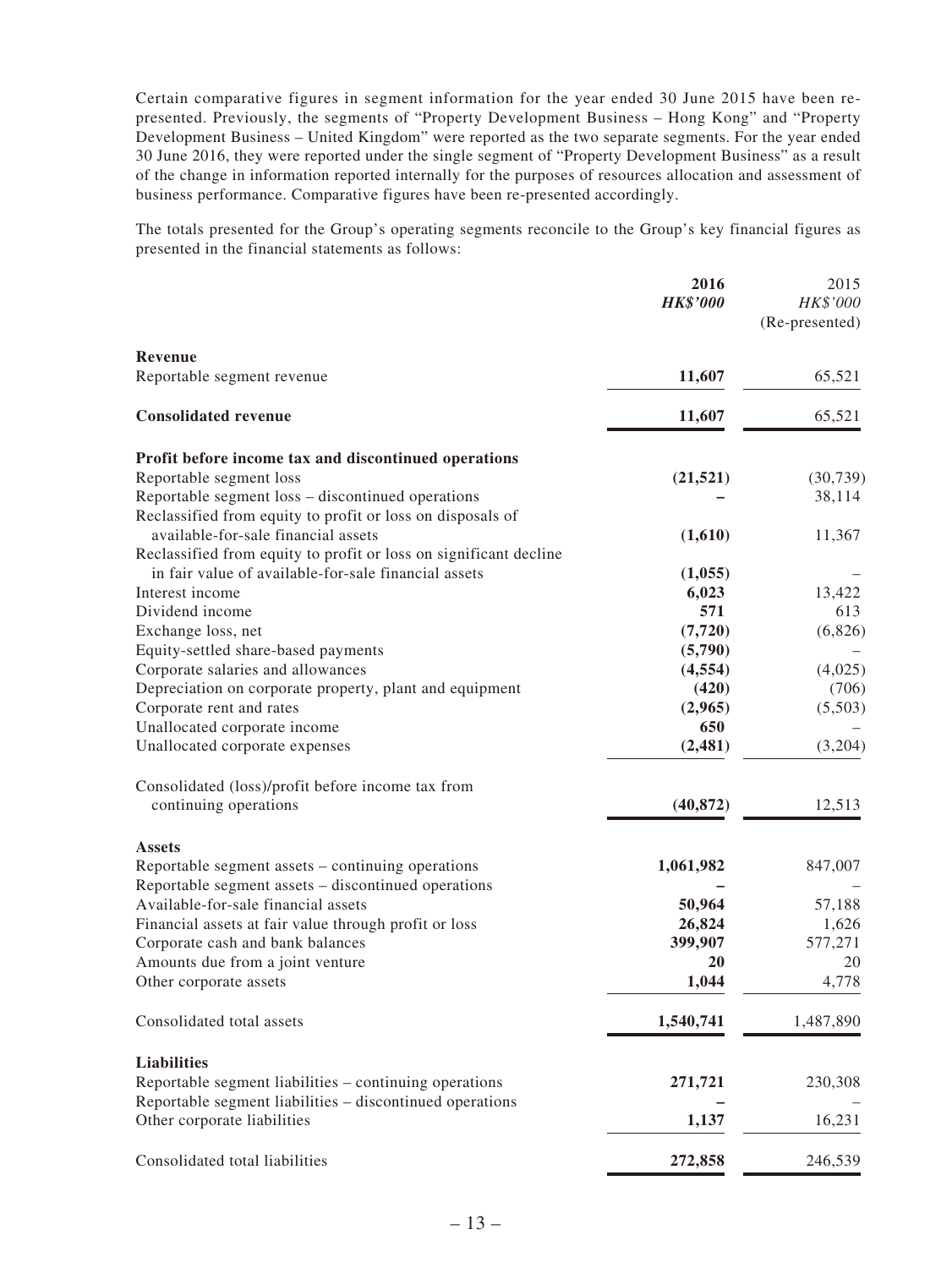The Group's revenue from external customers are all derived from Hong Kong.

Non-current assets are located in Hong Kong. The geographical location of customers is based on the location at which the services were provided and the goods were delivered. The geographical location of non-current assets is based on the physical location of the assets.

During the Year, there was neither revenue from external customers attributable to the Cayman Islands (domicile) (2015: Nil) nor non-current assets were located in the Cayman Islands (2015: Nil). The country of domicile is the country where the Company was incorporated.

Revenue from the major customers is as follows:

|                            | 2016            | 2015     |
|----------------------------|-----------------|----------|
|                            | <b>HK\$'000</b> | HK\$'000 |
| Customer A (note i)        | 5,807           |          |
| Customer B (note ii)       | 2,416           |          |
| Customer C <i>(note i)</i> | 2,260           |          |
| Customer D (note iii)      |                 | 53,790   |
|                            | 10,483          | 53,790   |

*Notes:*

- (i) derived from the Property Investment and Trading Business.
- (ii) derived from the Renovation Business.
- (iii) derived from the Property Assembly and Brokerage Business.

#### **4. REVENUE**

Revenue from the Group's principal activities recognised during the year is as follows:

|                                          | 2016            | 2015     |
|------------------------------------------|-----------------|----------|
|                                          | <b>HK\$'000</b> | HK\$'000 |
| <b>Continuing operations</b>             |                 |          |
| Rental income from investment properties | 8,950           | 5,862    |
| Renovation service income                | 2,657           | 1,374    |
|                                          | 11,607          | 7,236    |
| <b>Discontinued operations</b>           |                 |          |
| Commission income                        |                 | 56,656   |
| Lease management services income         |                 | 1,629    |
|                                          |                 | 58,285   |
|                                          | 11,607          | 65,521   |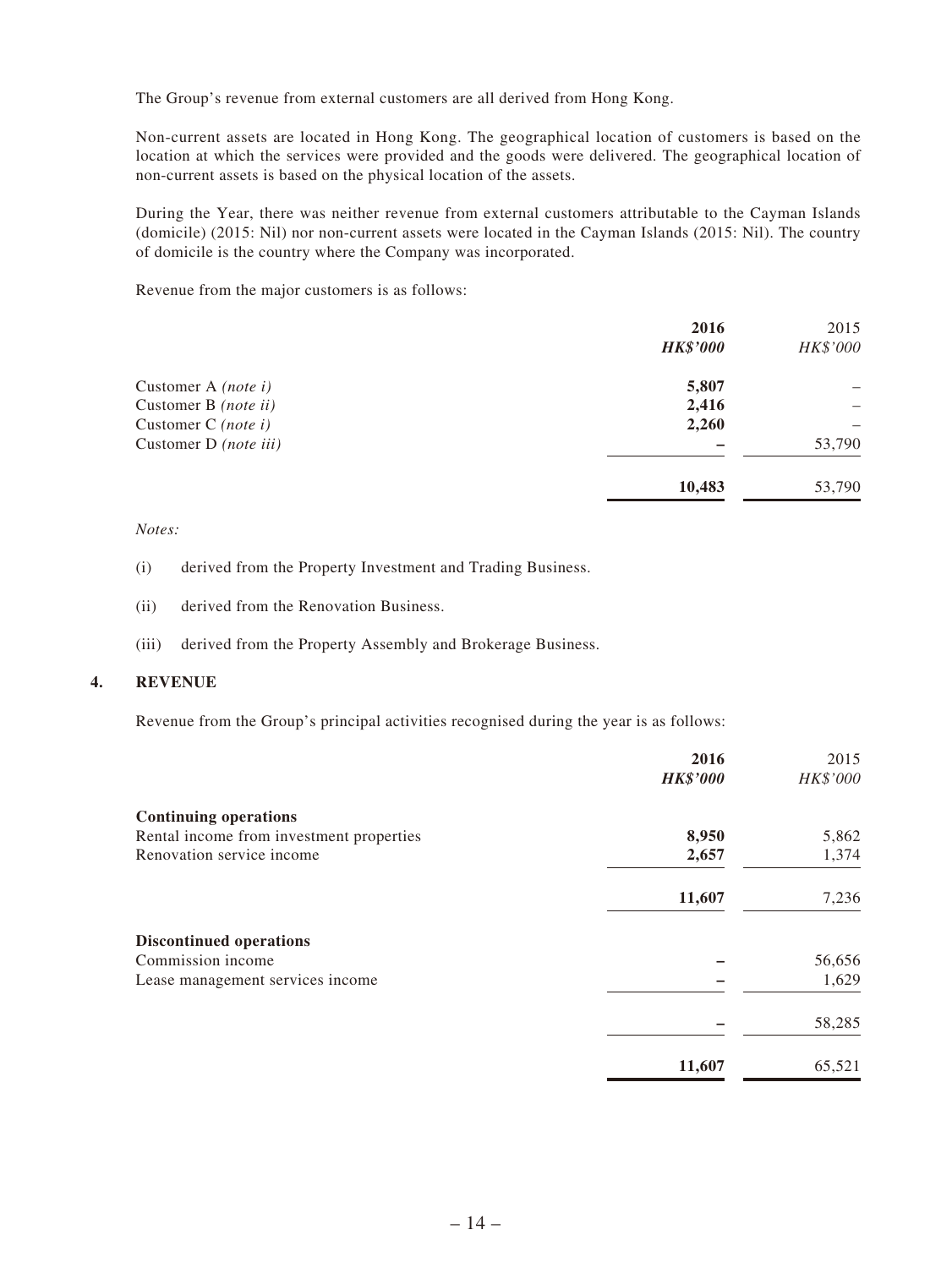# **5. OTHER INCOME**

|    |                                                                                     | 2016<br><b>HK\$'000</b> | 2015<br>HK\$'000<br>(Re-presented) |
|----|-------------------------------------------------------------------------------------|-------------------------|------------------------------------|
|    | <b>Continuing operations</b>                                                        |                         |                                    |
|    | Interest income                                                                     | 6,024                   | 13,423                             |
|    | Dividend income                                                                     | 571                     | 613                                |
|    | Rental income from properties held for trading                                      |                         |                                    |
|    | and properties under development                                                    | 3,481                   | 287                                |
|    | Reclassified from equity to profit or loss on disposals of                          |                         |                                    |
|    | available-for-sale financial assets                                                 |                         | 11,367                             |
|    | Sundry income                                                                       | 658                     | 42                                 |
|    |                                                                                     | 10,734                  | 25,732                             |
| 6. | (LOSS)/PROFIT BEFORE INCOME TAX                                                     |                         |                                    |
|    |                                                                                     |                         |                                    |
|    |                                                                                     | 2016<br><b>HK\$'000</b> | 2015<br>HK\$'000                   |
|    | <b>Continuing operations</b><br>(Loss)/Profit before income tax is arrived at after |                         |                                    |
|    | charging/(crediting) the following:                                                 |                         |                                    |
|    | Auditor's remuneration                                                              |                         |                                    |
|    | - current year provision                                                            | 367                     | 516                                |
|    | Cost of inventories recognised as expense, including:                               |                         |                                    |
|    | Write-down of properties held for trading to its net realisable value               | 4,575                   |                                    |
|    | Depreciation                                                                        | 815                     | 1,117                              |
|    | Employee costs                                                                      | 10,344                  | 4,324                              |
|    | Exchange losses, net                                                                | 7,720                   | 6,826                              |
|    | Fair value loss/(gain) on investment properties                                     | 16,858                  | (3,800)                            |
|    | Loss on deregistration of a subsidiary                                              | 10,409                  |                                    |
|    | Minimum lease payments under operating lease rentals                                |                         |                                    |
|    | for land and buildings                                                              | 3,448                   | 5,856                              |
|    | Reclassified from equity to profit or loss on disposals of                          |                         |                                    |
|    | available-for-sale financial assets                                                 | 1,610                   | (11, 367)                          |
|    | Reclassified from equity to profit or loss on significant decline                   |                         |                                    |
|    | in fair value of available-for-sale financial assets                                | 1,055                   |                                    |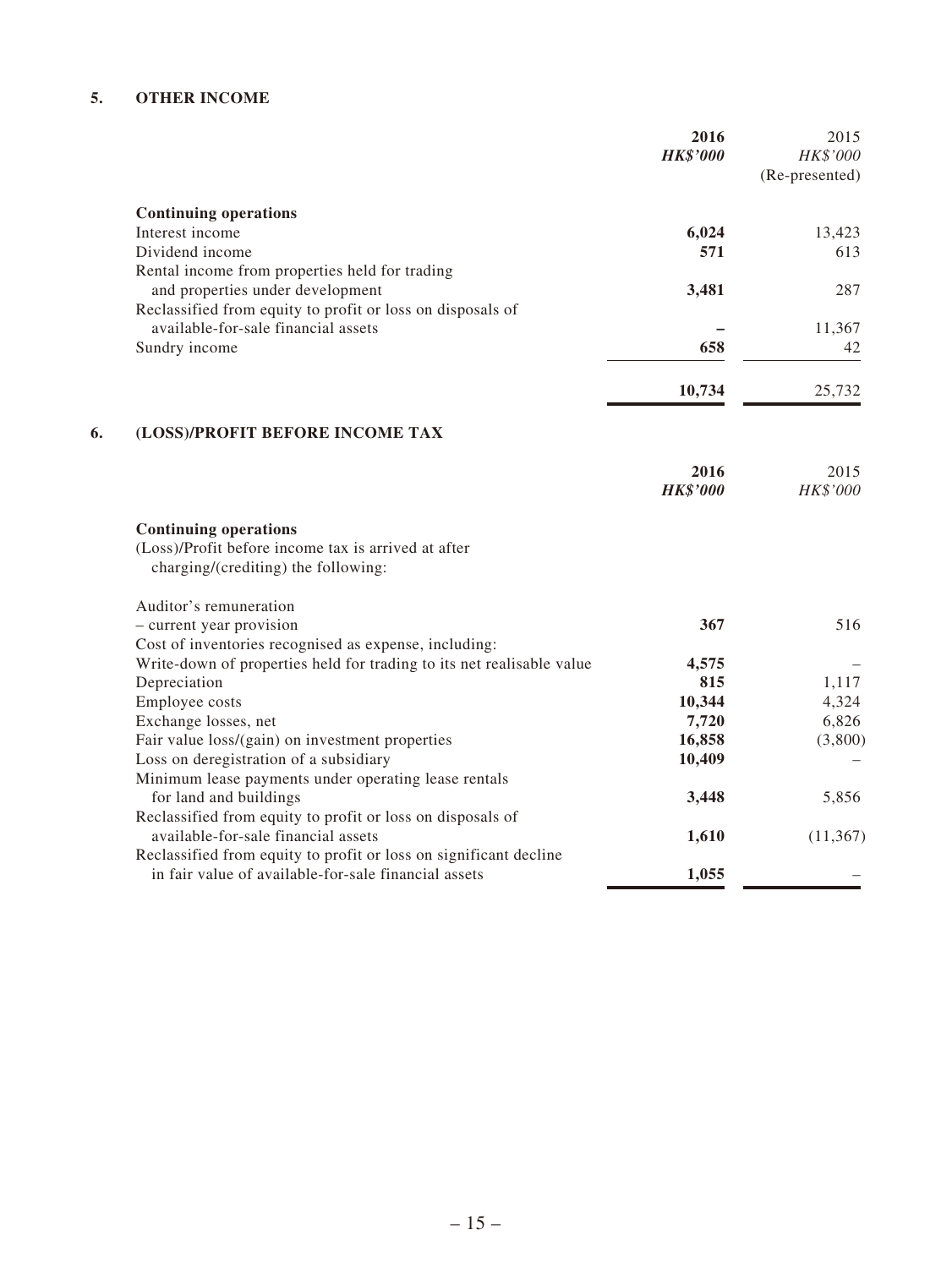## **7. INCOME TAX EXPENSE/(CREDIT)**

No Hong Kong profits tax has been provided as the Group had no estimated assessable profits arising in or derived from Hong Kong for the years ended 30 June 2016 and 2015. Taxation for overseas subsidiaries is charged at the appropriate current rates of taxation ruling in the relevant countries.

Income tax in the consolidated income statement is as follows:

|                                          | 2016            | 2015     |
|------------------------------------------|-----------------|----------|
|                                          | <b>HK\$'000</b> | HK\$'000 |
| <b>Continuing operations</b>             |                 |          |
| <b>Current tax – Overseas</b>            |                 |          |
| Provision for the year                   | 562             |          |
| Over-provision in respect of prior years |                 | (81)     |
|                                          | 562             | (81)     |
| Deferred tax                             | 414             | (40)     |
| Total income tax expense/(credit)        | 976             | (121)    |

Reconciliation between tax expense and accounting (loss)/profit at applicable tax rates:

|                                                                    | 2016<br><b>HK\$'000</b> | 2015<br>HK\$'000 |
|--------------------------------------------------------------------|-------------------------|------------------|
| <b>Continuing operations</b>                                       |                         |                  |
| (Loss)/Profit before income tax                                    | (40, 872)               | 12,513           |
| Notional tax on profit or loss before income tax, calculated       |                         |                  |
| at the rates applicable to profits/loss in the countries concerned | (6,758)                 | 2,055            |
| Tax effect of non-deductible expenses                              | 6,774                   | 1,251            |
| Tax effect of non-taxable revenue                                  | (835)                   | (4,208)          |
| Tax effect of temporary difference not recognised                  | 145                     | 87               |
| Tax effect of unused tax losses not recognised                     | 1,650                   | 775              |
| Over provision in prior years                                      |                         | (81)             |
| Income tax expense/(credit)                                        | 976                     | (121)            |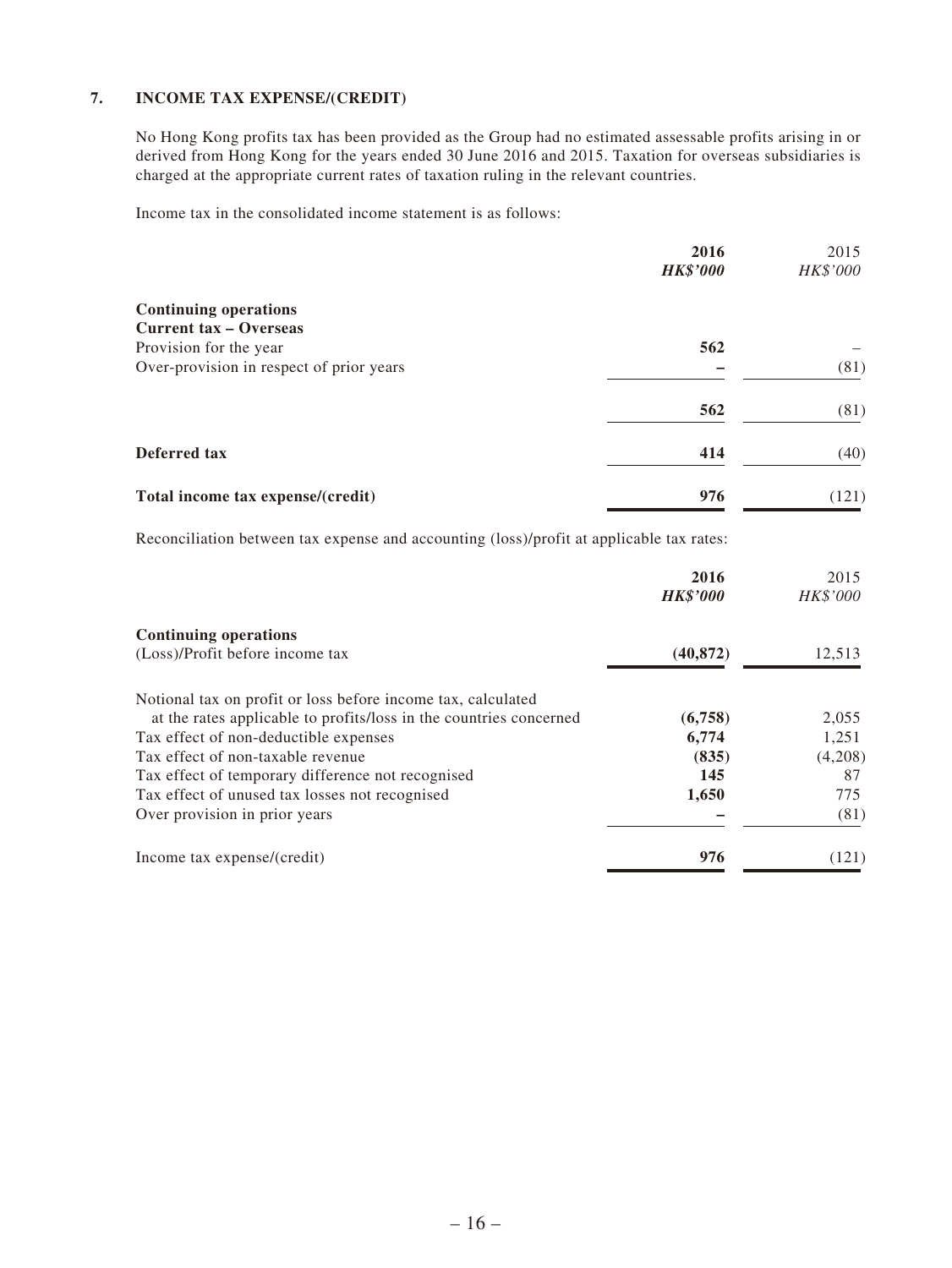## **8. DISCONTINUED OPERATIONS**

## **2015**

On 11 December 2014, the Company entered into the conditional sale and purchase agreement with Richfield (Holdings) Limited ("RHL") (which was incorporated in the Republic of Marshall Islands with limited liability and a substantial shareholder of the Company, Mr. Au Wing Wah, is the sole beneficial shareholder of RHL), pursuant to which (i) the Company conditionally agreed to sell and RHL conditionally agreed to purchase the entire share issued share capital of Vastwood Limited (together with its subsidiaries collectively referred to as the "Vastwood Group") and all obligations, liabilities and debts owing or incurred by the Vastwood Group to the Group on or at any time prior to the completion of the disposal (the "Sale Loan"); and (ii) the Company conditionally agreed to repurchase and RHL conditionally agreed to sell 760,000,000 Shares. As a result, the disposal was completed on 27 February 2015, the date on which the control of the Vastwood Group passed to the acquirer. The consideration for the disposal was settled by RHL by 760,000,000 Shares at completion date.

As a result of the disposal, the Company effectively disposed of (i) 100% interest in the Vastwood Group, (ii) 49% interest in Brilliant Icon Limited ("Brilliant Icon"), (iii) an associate (i.e. 20% interest in Corporate Icon Limited); and (iv) a joint venture (i.e. 10% interest in Cosmo Reach Limited).

The Vastwood Group was principally engaged in provision of property brokerage services, provision of schemes for property consolidation, assembly and redevelopment business. As the Vastwood Group represented separate component of the Group's businesses, the operations and cash flows of which could be clearly distinguished from the rest of the Group and which represented separate major line of businesses, the Group presented, in its financial statements, the operations of the disposal group as discontinued operations in accordance with HKFRS 5.

The results and cash flows from provision of property brokerage services, provision of schemes for property consolidation, assembly and redevelopment businesses included in the consolidated financial statements are as follows:

|                                                                    | <b>HK\$'000</b> |
|--------------------------------------------------------------------|-----------------|
| Revenue                                                            | 58,285          |
| Cost of sales                                                      | (16,999)        |
| Other income                                                       | 903             |
| Selling and distribution expenses                                  | (2,990)         |
| Administrative expenses and other operating expenses               | (22, 121)       |
| Finance costs                                                      | (801)           |
| Profit before income tax                                           | 16,277          |
| Loss on disposal of subsidiaries, an associate and a joint venture | (54,391)        |
| Income tax expense                                                 | (3,411)         |
| Loss for the year from discontinued operations                     | (41,525)        |

A loss of HK\$54,391,000 arose on the disposal of the Vastwood Group, its associate and its joint venture and a gain on HK\$1,380,000 arose on the disposal of 49% interest in Brilliant Icon, being the proceeds of disposal less the carrying amount of the Vastwood Group's, its associate's, its joint venture's and 49% interest in Brilliant Icon's net assets and attributable goodwill, which was recognised in profit or loss and in other reserve respectively. No tax charge or credit arose from the disposal.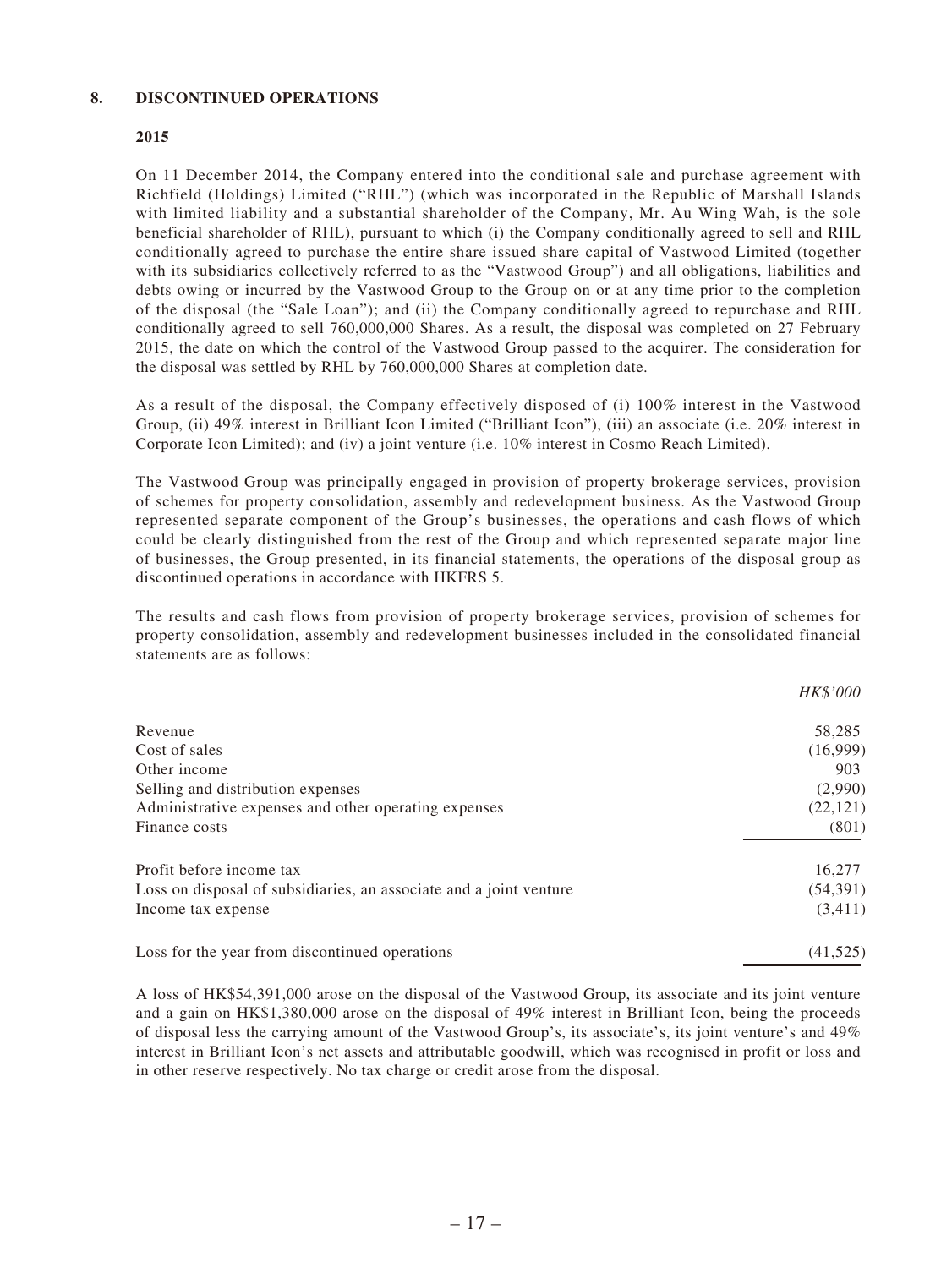## **2016**

No discontinued operations were recognised during the year.

## **9. DIVIDENDS**

The directors do not recommend the payment of final dividend for the year ended 30 June 2016 (2015: Nil).

## **10. (LOSSES)/EARNINGS PER SHARE**

#### **(a) From continuing and discontinued operations**

The calculations of basic and diluted (losses)/earnings per Share from continuing and discontinued operations are based on the following data:

|                                                                                                                                                               | 2016<br><b>HK\$'000</b> | 2015<br><i>HK\$'000</i> |
|---------------------------------------------------------------------------------------------------------------------------------------------------------------|-------------------------|-------------------------|
| Loss for the year, attributable to owners of the Company                                                                                                      | (41,259)                | (28, 580)               |
| <b>Number of Shares</b>                                                                                                                                       | $\bm{v}$                | '000<br>(Re-presented)  |
| Weighted average number of ordinary shares for<br>the purpose of basic (losses)/earnings per share<br>Effect of dilutive potential ordinary shares in respect | 2,882,281               | 3,386,745               |
| of the Company's share option scheme                                                                                                                          | 7,755                   | 7,540                   |
| Weighted average number of shares for the purpose<br>of diluted (losses)/earnings per share                                                                   | 2,890,036               | 3,394,285               |

For the year ended 30 June 2015, the weighted average number of ordinary shares in issue was represented, after adjusting for the bonus elements in the shares issued under the placing.

## **(b) From continuing operations**

The calculations of basic and diluted (losses)/earnings per Share from continuing operations attributable to the owners of the Company are based on the following data:

|                                                       | 2016            | 2015            |
|-------------------------------------------------------|-----------------|-----------------|
|                                                       | <b>HK\$'000</b> | <b>HK\$'000</b> |
| (Loss)/Profit for the year from continuing operations | (41.259)        | 12.945          |

The denominators used are the same as those detailed above for both basic and diluted (losses)/ earnings per Share from continuing and discontinued operations.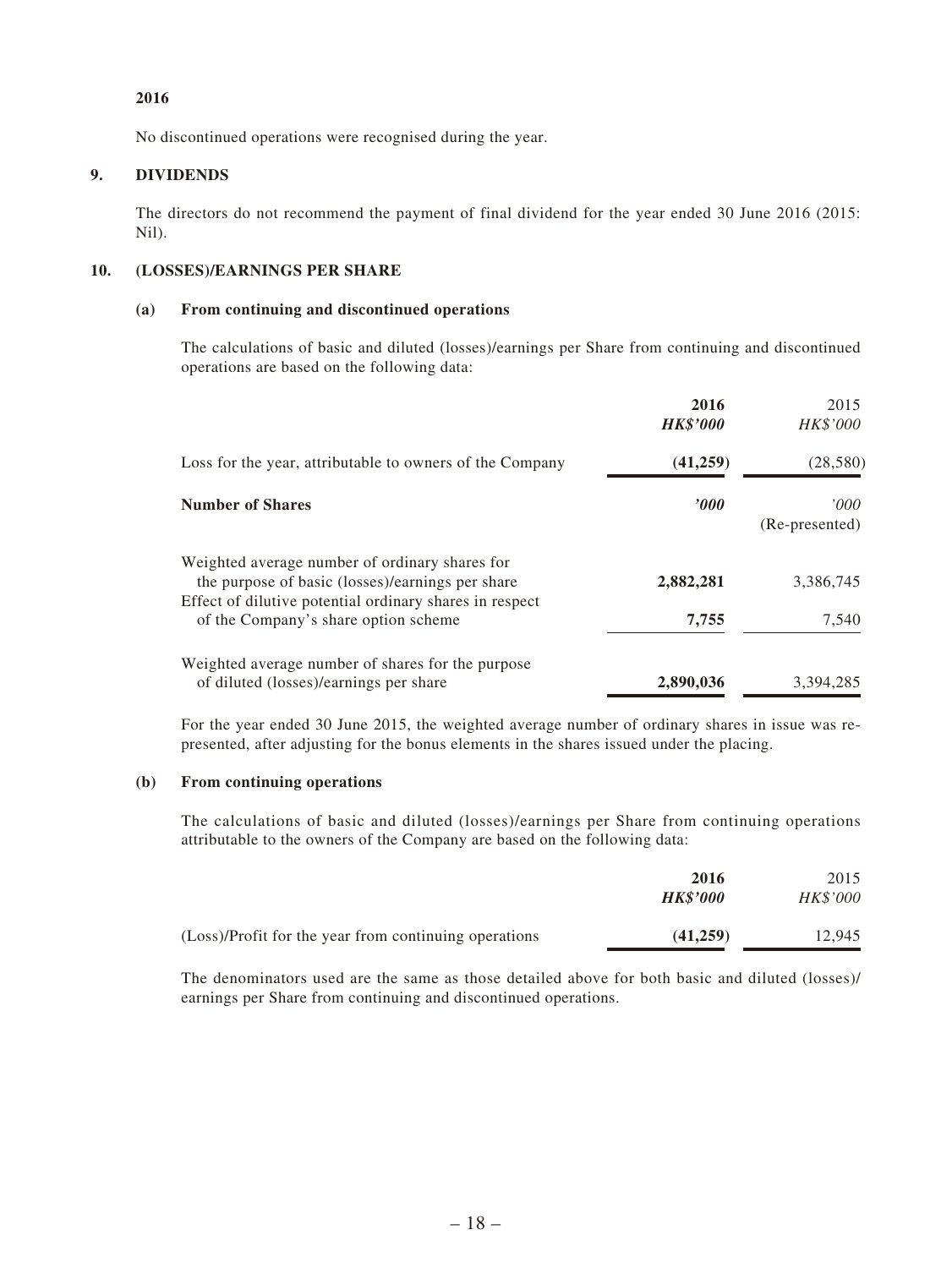#### **(c) From discontinued operations**

The calculation of basic and diluted losses per Share from discontinued operations attributable to the owners of the Company is based on the following data:

|                                                | 2016<br><b>HK\$'000</b> | 2015<br><i>HK\$'000</i> |
|------------------------------------------------|-------------------------|-------------------------|
| Loss for the year from discontinued operations | N/A                     | (41, 525)               |

The denominators used are the same as those detailed above for both basic and diluted (losses)/ earnings per Share from continuing and discontinued operations.

#### **11. TRADE RECEIVABLES**

The Group generally allowed a credit period of 1 month to its trade customers.

Based on the invoice dates, all trade receivables as at 30 June 2016 and 30 June 2015 were aged within 90 days.

All trade receivables are subject to credit risk exposure. Impairment on trade receivables is recognised when the debts are identified to be irrecoverable.

Based on the due dates, no trade receivables as at 30 June 2016 and 30 June 2015 was past due nor impaired.

As at 30 June 2016, there was no amount denominated in a currency other than the functional currency of the entity to which they relate (2015: Nil).

Receivables that were neither past due nor impaired were due from the customers for whom there was no recent history of default.

The Directors consider that the fair values of trade receivables are not materially different from their carrying amounts because these amounts have short maturity periods on their inception.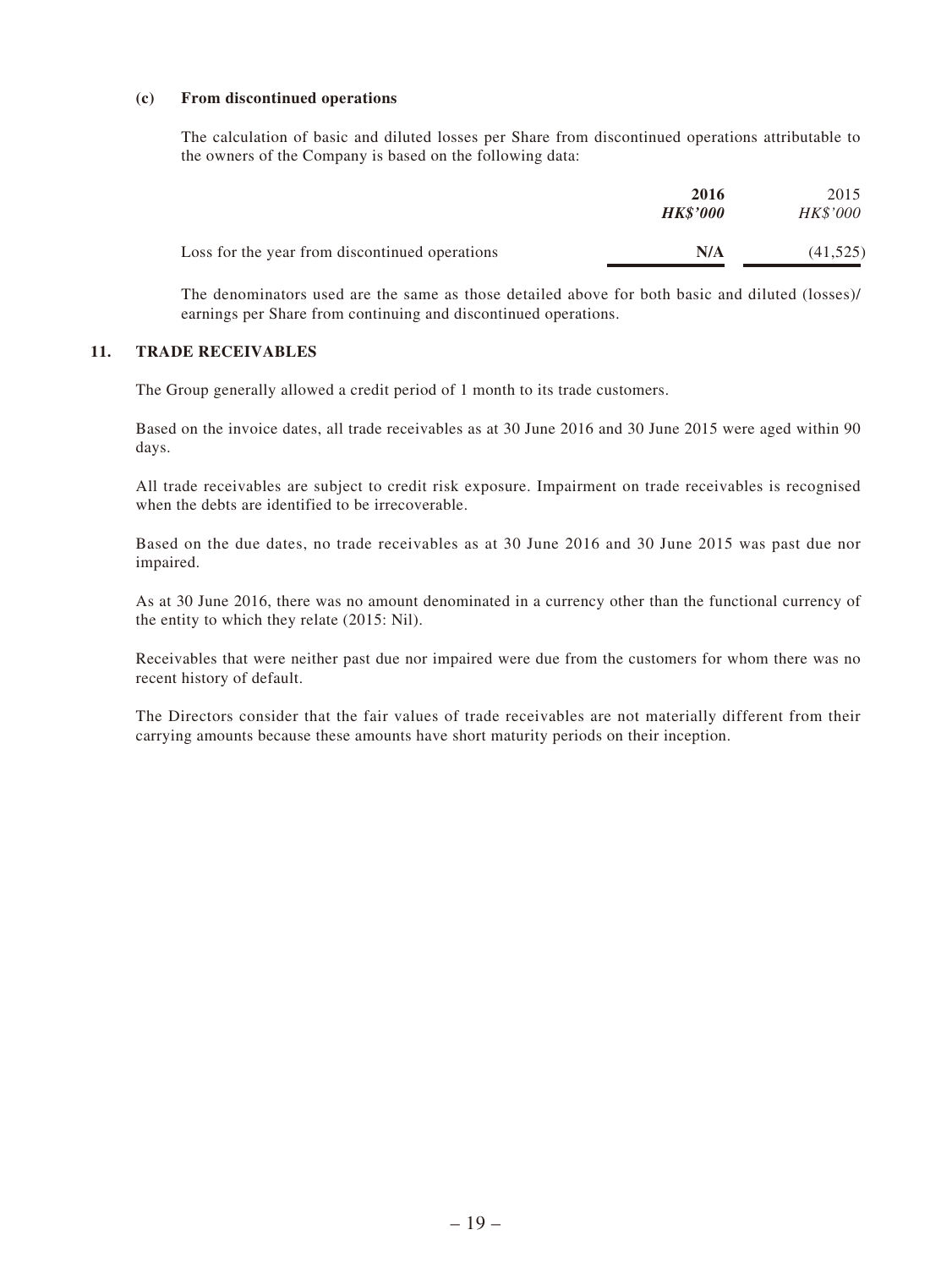## **12. MATERIAL RELATED PARTY TRANSACTIONS**

## **12.1 The following transactions were carried out with the related parties:**

|                                                           | 2016<br><b>HK\$'000</b> | 2015<br><b>HK\$'000</b> |
|-----------------------------------------------------------|-------------------------|-------------------------|
|                                                           |                         |                         |
| Equipment acquired from a related company controlled      |                         |                         |
| by one of the substantial shareholders of the Company     |                         | 81                      |
| Renovation service income received from a related company |                         |                         |
| controlled by one of the substantial shareholders         |                         |                         |
| of the Company                                            | 2,417                   | 338                     |
| Renovation service income received from a closely         |                         |                         |
| family member of one of the substantial shareholders      |                         |                         |
| of the Company                                            |                         | 999                     |
| Rental expenses paid to a related company owned by        |                         |                         |
| a director of a subsidiary of the Company                 |                         | 521                     |
| Rental expenses paid to a related company owned by one.   |                         |                         |
| of the substantial shareholders of the Company            | 1,680                   | 3,660                   |
|                                                           | 4,097                   | 5,599                   |

These transactions were conducted at pre-determined prices in accordance with terms mutually agreed between the Group and these related parties. These transactions are conducted in the normal course of business.

## **12.2 Key management personnel compensation**

|                              | 2016<br><b>HK\$'000</b> | 2015<br>HK\$'000 |
|------------------------------|-------------------------|------------------|
| Short-term employee benefits | 8,817                   | 6.592            |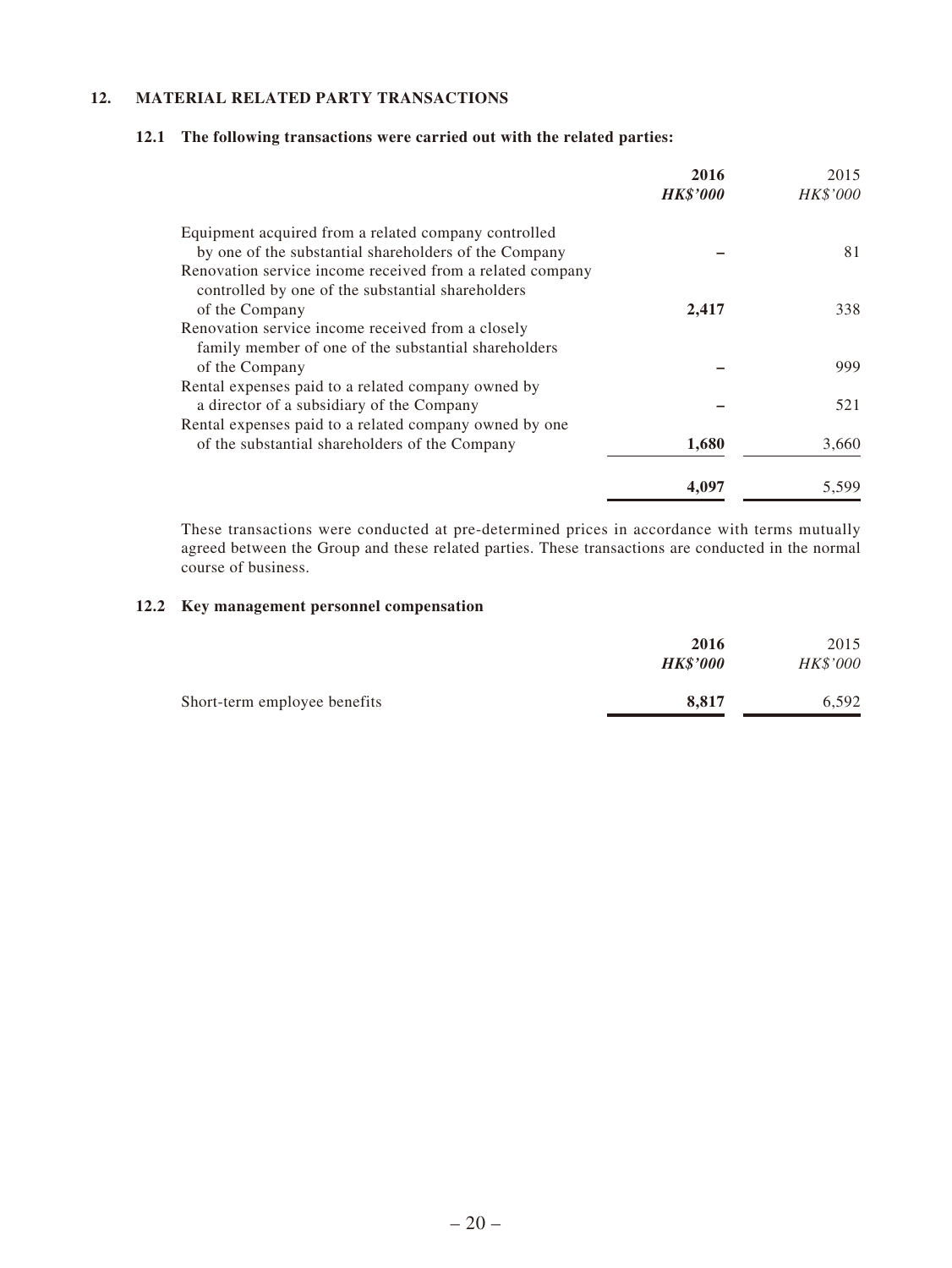# **MANAGEMENT DISCUSSION AND ANALYSIS**

# **OVERVIEW**

The Group was principally engaged in property investment and trading, property development and provision of renovation services. Before the completion of the disposal of the entire equity interests of and all obligation, liabilities and debts owing or incurred by its wholly owned subsidiary, the Vastwood Group on 27 February 2015, the principal activities of the Group were provision of property brokerage services, provision of schemes for property consolidation, assembly and redevelopment, property trading, property development and property investment.

During the financial year, the Group was engaged in two property development projects, which are located in Hong Kong. The Group also has four investment properties, which are located in Hong Kong, and one trading property, which is located in the United Kingdom.

The Hong Kong economy regained momentum in the second half year of this financial year, improving from its sluggish performance in the first half year with the inflation eased further. The domestic demand remained the key source of the growth of economy and expanded further during the financial year while external demand was weakened. Although the residential property market rebounded slightly in the fourth quarter of this financial year after a period of consolidation since the fourth quarter of 2015. Trading still remained low by historical standards. Consistent with the trading volume, the residential property prices rebounded slightly in the fourth quarter of this financial year but were still down by 10% from the peak in 2015. The lingering uncertainties associated with the US interest rate normalization, monetary policy divergence of major central banks, the geopolitical tension in various parts of the world and the "Brexit" of United Kingdom. Those unexpected events have cast a shadow on Hong Kong and global economy over the already subdued global outlook.

# **FINANCIAL REVIEW**

For the year ended 30 June 2016, the Group recorded a turnover (from continuing operations) of approximately HK\$11,607,000, representing an increase of approximately 60.4% comparing with that of approximately HK\$7,236,000 for the last financial year. The improvement in turnover was mainly attributed to the increase in turnover from the property investment and trading business and the renovation business.

Loss before income tax of the Group for the year ended 30 June 2016 from continuing operations was approximately HK\$40,872,000, but a profit before income tax of approximately HK\$12,513,000 was recognized for the last financial year. The loss for the current financial year was mainly attributable to the decrease in other income from interest income and profit on disposal of available-for-sale financial assets, the fair value loss on investment properties, loss on deregistration of a subsidiary and also the recognition of equity-settled sharebased payment for the Year under review. Thus, the loss attributable to shareholders of the Company ("Shareholder(s)") for the year ended 30 June 2016 amounted to approximately HK\$41,259,000, representing an increase of approximately 44.4% as compared with the loss attributable to Shareholders of approximately HK\$28,580,000 for the last financial year. The loss for the last financial year was mainly attributed to the loss from discontinued operations.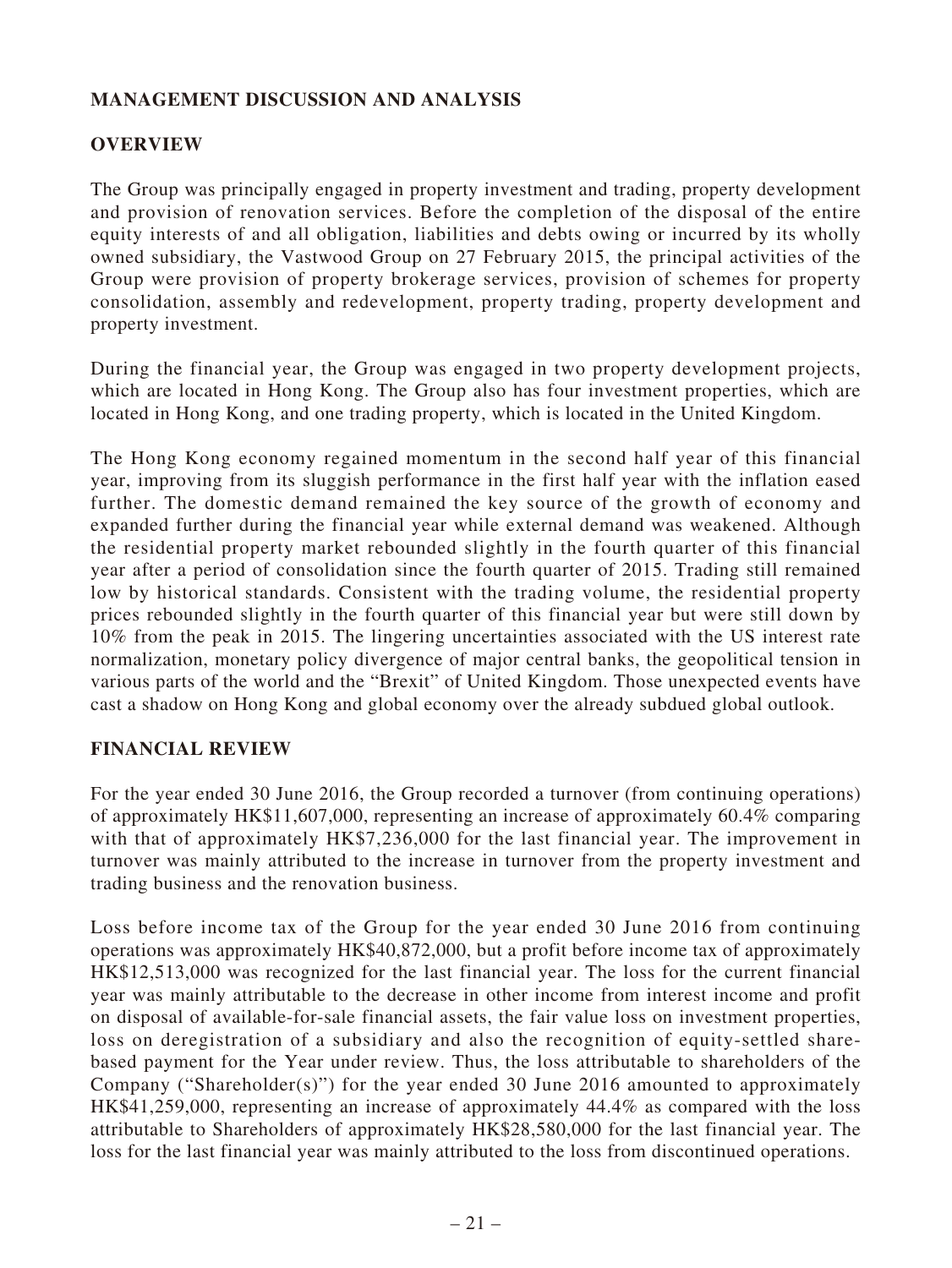# **BUSINESS OVERVIEW**

# **Property Development Business**

During the Year under review, the Group is engaged in two property development projects, which are both located in Kowloon, Hong Kong. A shareholder's agreement with a wholly owned subsidiary of Phoenix Asia Real Estate Investment, a former customer of the Group, for establishing an associate for a property redevelopment project at Nos. 18-32 Junction Road, Kowloon, Hong Kong ("Junction Road Property Project"), which the Group has 30% equity interests, has been proceeded in 2011. The project has a site area of approximately 10,200 square feet and a gross floor area of approximately 84,000 square feet. The project will be developed into a composite residential and commercial building.

In respect of the redevelopment project at Nos. 142-154 Carpenter Road, Kowloon, Hong Kong ("Carpenter Road Property Project"), the Group has acquired all the property units of this project during the year ended 30 June 2012. It has a site area of approximately 9,100 square feet. The Group held 100% equity interests of the project. On 17 March 2014, the Company has disposed 49% equity interests in those wholly owned subsidiaries, which held the Carpenter Road Property Project, to an independent third party. The disposal represents a good opportunity for realisation of the Group's investment in the Carpenter Road Property Project whilst allows the Group to maintain its interests in the redevelopment of the project. Further, the proceeds from the disposal can reduce the overall gearing of the Group. It can further strengthen the cash position of the Group and will allow the Group to reallocate its resources for future development.

Since there was a landmark judgment delivered by the Court of Final Appeal ("CFA") of Hong Kong in May 2013 for the definition of "House", the developments of these two projects were restricted under the relevant lease. On 25 June 2014, a new practice note for the "House" restrictions under government leases has been circulated by the Lands Administration Office of the Lands Department in regards to the landmark judgment delivered by CFA.

As updated in the announcement dated 16 December 2015, an approval letter in relation to the redevelopment of the Junction Road Property Project under lease conditions was granted by District Lands Officer/Kowloon East of the Lands Department and no land premium was mentioned. However, it is contemplated that additional commitment would be required for additional costs for reinitiating the project as a result of the suspension in construction works because of the delay in approval of the project by District Lands Officer. As further updated in the announcement dated 15 June 2016, each of the Group and its joint venture partner executed further guarantee to secure a facility for the project with an additional commitment to be borne by the Group will be approximately HK\$66 million, representing the 30% interest of the Group in the project. The occupation permit of the project has been approved on 31 May 2016 and the development work is expected to be completed in the fourth quarter of 2016.

The application regarding the redevelopment of the Carpenter Road Project Projects is still subject to be reviewed by the relevant government departments. The Group and its joint venture partner continue to evaluate the possible impact of the new practice note and the CFA judgment before deciding on the actions to be taken.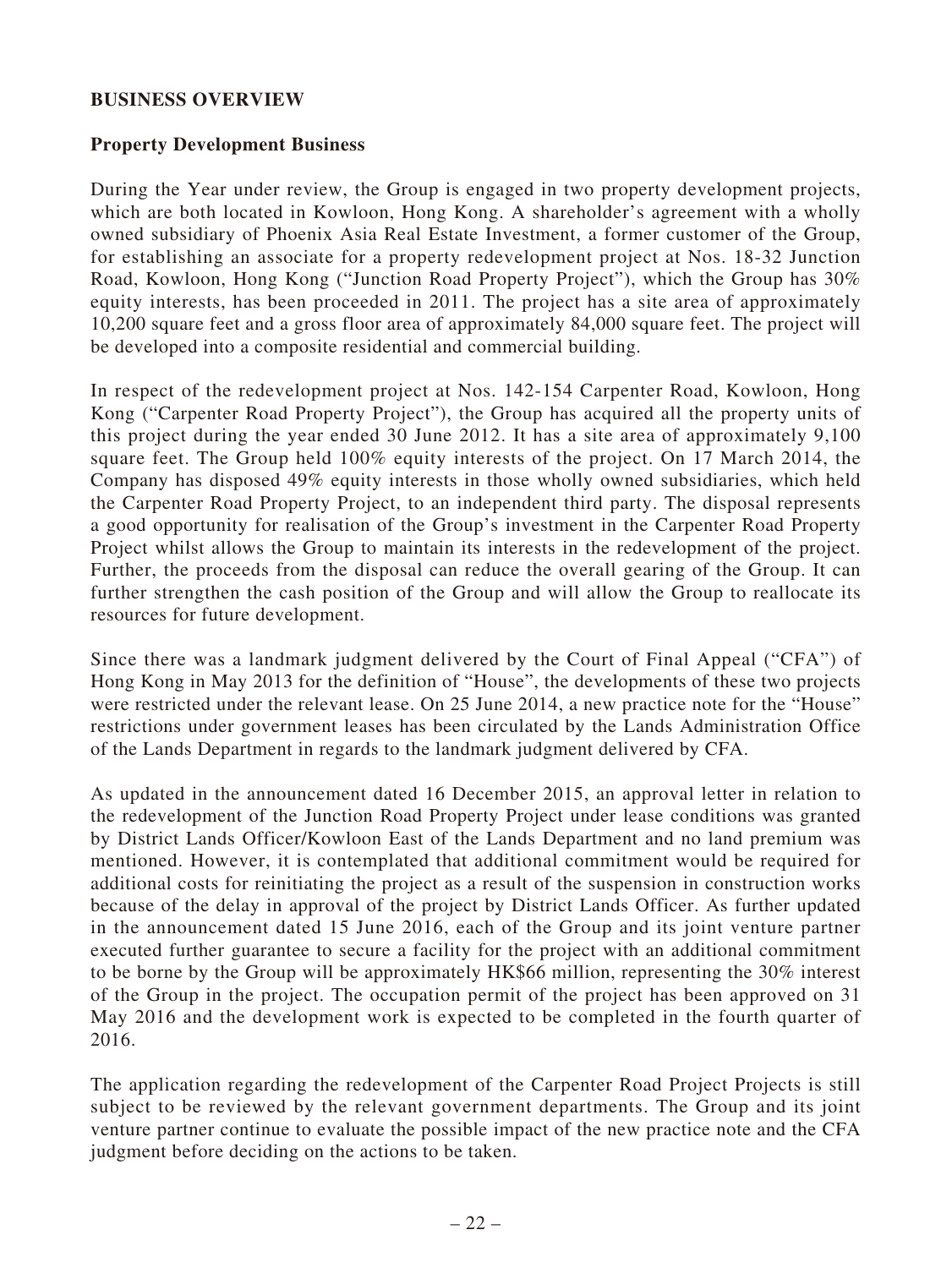The Group will continue to explore the best possible property development project both in Hong Kong and overseas as well as to enhance the benefit of the Shareholders while overcoming the challenges ahead.

# **Property Investment and Trading**

The Group has acquired four potential commercial and industrial properties for investment purpose, which are located in Hong Kong, and a potential commercial property in Cardiff, the United Kingdom, for property trading. Details of those properties are as follows:

# **Ground Floor Shop at Kimberley Road, Tsim Sha Tsui**

This property is located at the ground floor of Wing Lee Building at No. 23-31C Kimberley Road, Tsim Sha Tsui, Kowloon with approximately 4,500 square feet. It is currently leased by a local style restaurant. Being benefited by steady inbound tourism and local demand, the Group believes that this property could generate stable rental income for the Group.

# **Roof of Block C of Sea View Estate, North Point**

This property is located at the front portion of the roof of Sea View Estate in North Point, which is facing the South of Victoria Harbour in Hong Kong Island. The Group believes that it can be converted into an eye-catching rooftop advertising signage with approximately 300 square meters. The advertising signage has been reconstructed and strengthened for LED signage. The Group is looking for appropriate potential tenant for the signage.

# **Retail Shop Units at Grand Scholar, No. 419K Queen's Road West**

This commercial property was acquired by the Group during the financial year and the transaction was completed on 30 September 2015. The property is located at Grand Scholar, No. 419K Queen's Road West, Hong Kong with two shops, including shops on ground floor and on lower ground 1st floor. The property has a total gross floor area of approximately 10,300 square feet and has been leased to an established Montessori kindergarten. The Group has also signed a new tenancy agreement with a church for leasing out the whole premises upon the expiry of the existing lease in October 2016.

# **Whole Floor of Kenning Industrial Building at 19 Wang Hoi Road, Kowloon Bay**

Another industrial property was acquired by the Group during the financial year. The acquisition was completed on 16 November 2015. The property is located at 4th Floor of Kenning Industrial Building, No. 19 Wang Hoi Road, Kowloon Bay, Hong Kong and is in proximity to the Kowloon Bay MTR station. The property has a total gross floor area of approximately 16,500 square feet and over 60% of the floor area of the property has been leased.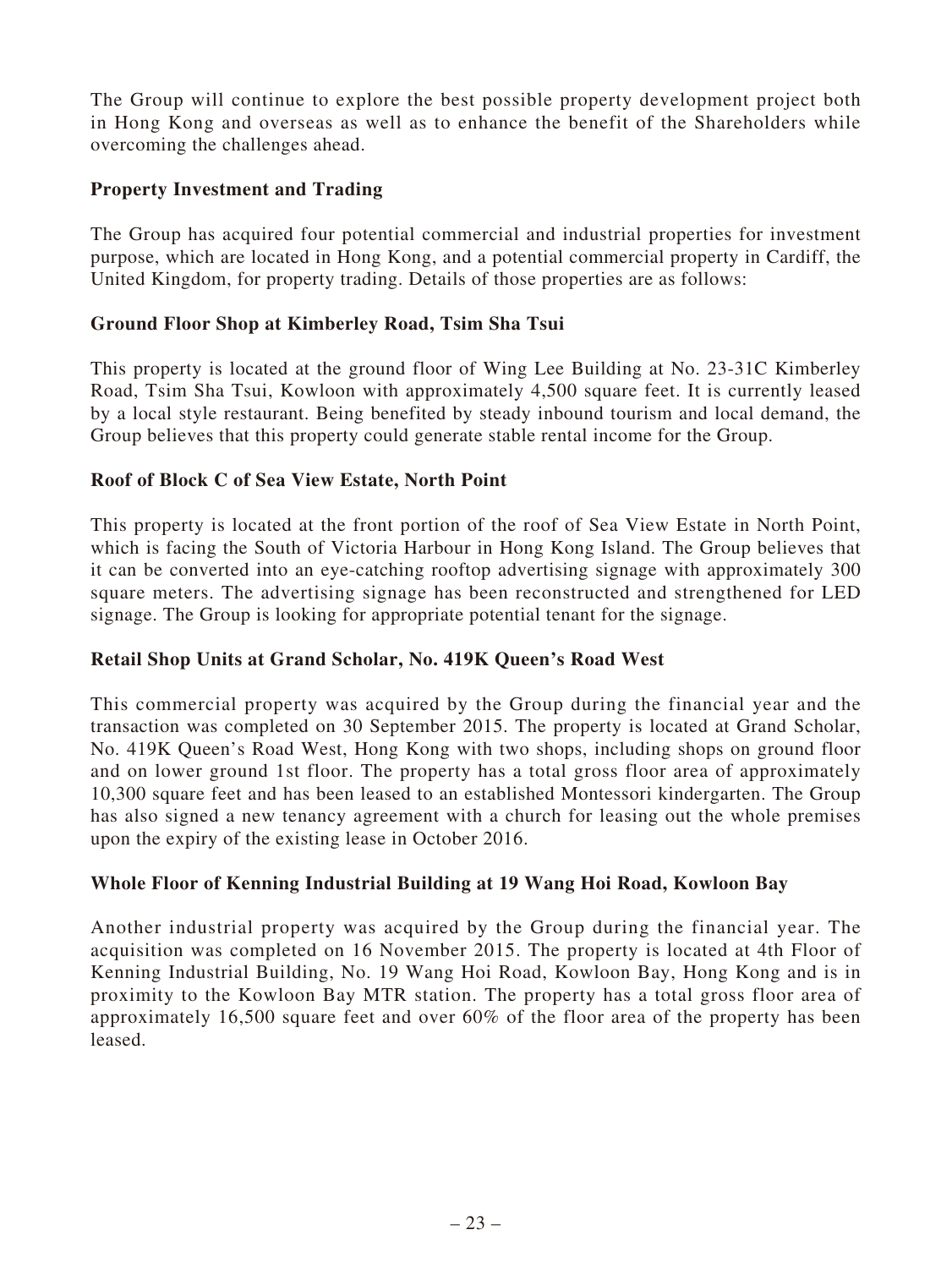# **Atlantic House at Cardiff, United Kingdom**

The Group has acquired another freehold commercial property in the United Kingdom on 18 December 2015. The property is located at Cardiff, the United Kingdom with a total net floor area of approximately 42,000 square feet. The property consists of two office buildings which are individually let to two tenants, including a law firm and a university. The existing gross rental yield of the property is more than 7%. Cardiff is the principal office market within Wales and one of the major regional central in the United Kingdom. The Group believes that it is a good opportunity for acquiring the property for short term trading purpose.

During the financial year, the segment from property investment and trading business recorded a revenue of approximately HK\$8,950,000, representing 77.1% of the Group's revenue for the period. The segment is expected to provide a significant and steady income source to the Group.

# **CORPORATE SOCIAL RESPONSIBILITY**

In the Year, we supported various local charitable activities, such as donation to a charity walk of the Community Chest for helping those in need and sponsor staff to participate in Hong Kong Marathon 2016 organized by Standard Chartered Bank, etc. We are keen to be a good and responsible citizen and make commitments to social services. We also encourage our staff members to offer their time and care to the people in need in our community.

We aim to provide an environment at work that is respectful, challenging, rewarding and safe, with a view to reduce the staff turnover rate and work injury. During the Year, there is no staff turnover and work injury. The health of the employees is also of paramount importance to the Group. We engaged our in-house architect in the design of work environment in order to promote workplace health and safety. We also provide a comprehensive medical care package to all employees with aims at improving their health.

Every year, we engage our staff members in a variety of recreational events, e.g. company trip to Seoul and annual dinner, etc. so as to promote staff morale. We are committed to enhancing the quality of the staff, their families and the community; hence we put the objective of work life balance into practice while seeking to create a harmonious workplace and loyalty among our staff.

# **PROSPECT**

The growth of Hong Kong economy remained moderate in the financial year and the property market shows some stabilization in 2016. The Hong Kong Government (the "Government") continued to put in significant effort to manage demand and reduce the possible risks to financial stability arising from an exuberant property market. The Government also sustained its effort of raising flat supply through land sale program and other terms of land supply sources. Combining a range of land supply sources, it is estimated that housing land supply will be increased continually in the foreseeable future.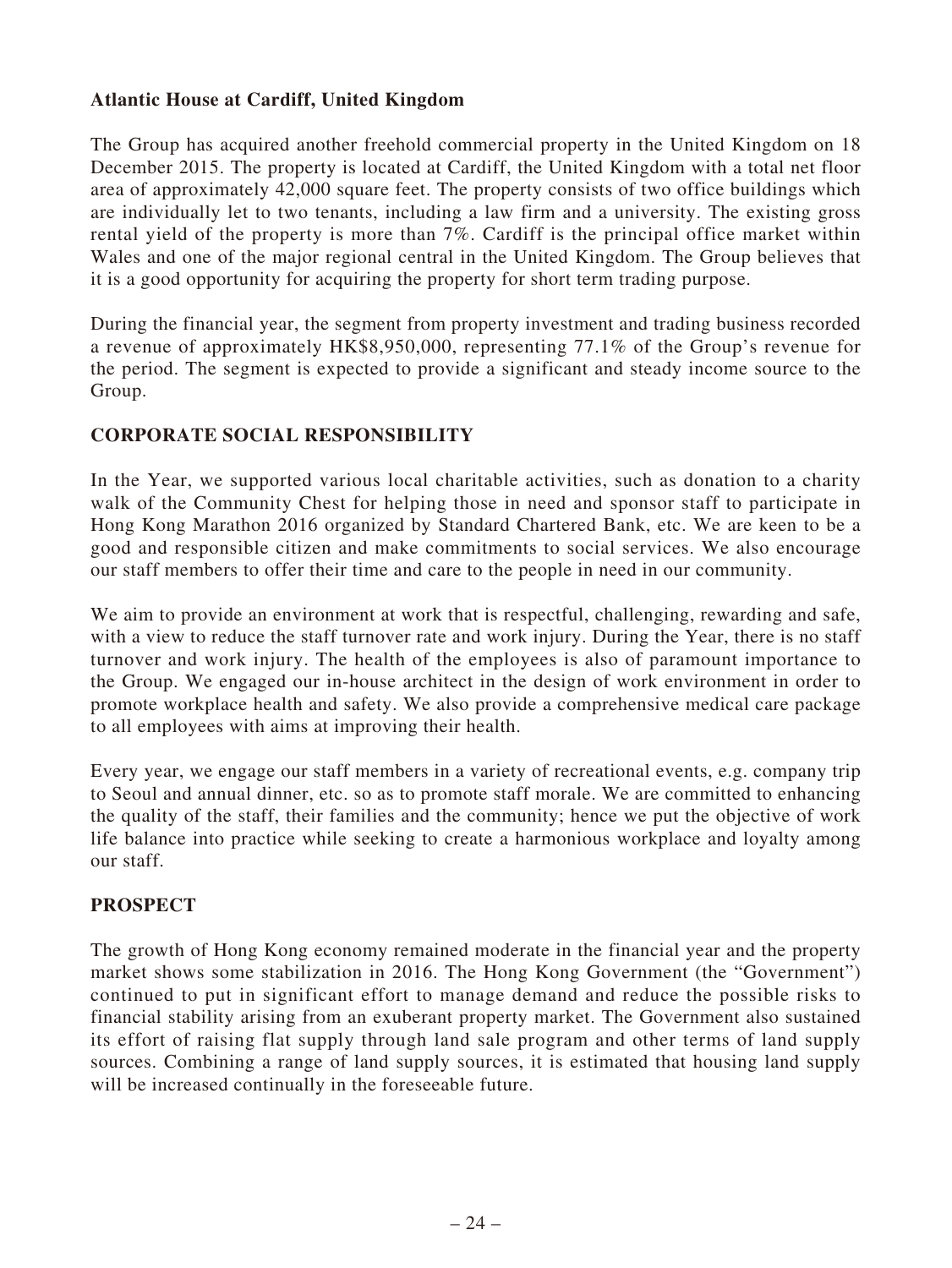With the purpose of offering better returns to the Shareholders, the Group decided to dispose of its property assembly and brokerage business in last financial year and concentrate on property investment and trading, and development businesses. The Group believed that the business of property developments and property investment and trading both locally and internationally can broaden the revenue base and benefit the Company and the Shareholders as a whole in the long run.

Despite the uncertainty in Hong Kong and global economy, we are confident that Hong Kong will remain relevant and vital in its own right and as part of China. The Group will continue to explore potential property investment and trading opportunities with a view to have a diversified and balanced portfolio and to provide steady income source to the Group. The Group is conscious to monitor and analyze the impact of the local and global economy so as to make cautious business decisions and to adjust our development plan if necessary so as to maximize the return to the Shareholders.

# **LIQUIDITY, FINANCIAL RESOURCES AND CAPITAL STRUCTURE**

As at 30 June 2016, the Group had net current assets of approximately HK\$839,864,000 (2015: approximately HK\$953,773,000) including cash and bank balances of approximately HK\$410,936,000 (2015: approximately HK\$589,283,000).

The gearing ratio was 1.9% as at 30 June 2016 (2015: 0%). The gearing ratio is derived by dividing the total of borrowings and finance lease liabilities by total assets. The gearing ratio has increased for the financial year under review when compared to 30 June 2015 due to the new mortgage loan upon acquisition of the Atlantic House at Cardiff, United Kingdom.

During the Year, the Group financed its operations with its own working capital and bank borrowings. As at 30 June 2016, the unsecured and secured bank borrowing of the Group was approximately HK\$29,148,000, in which approximately HK\$14,574,000 are repayable within a period of not exceeding 5 years and approximately HK\$14,574,000 are repayable beyond 5 years (2015: no bank borrowing), and there was no other borrowing (2015: no other borrowing).

# **SIGNIFICANT INVESTMENT HELD, MATERIAL ACQUISITIONS OR DISPOSALS OF SUBSIDIARIES AND AFFILIATED COMPANIES, AND FUTURE PLANS FOR MATERIAL INVESTMENTS OR CAPITAL ASSETS**

Save for those disclosed in this announcement, there were no significant investment held, material acquisitions or disposals of subsidiaries and affiliated companies during the Year and there is no plan for material investments or capital assets as at the date of this announcement.

# **PLEDGE OF ASSETS**

As at 30 June 2016, the property held for trading with carrying value of HK\$73,755,000 was pledged to secure bank borrowings for the Group (2015: none of the assets of the Group was pledged to secure banking facilities for the Group).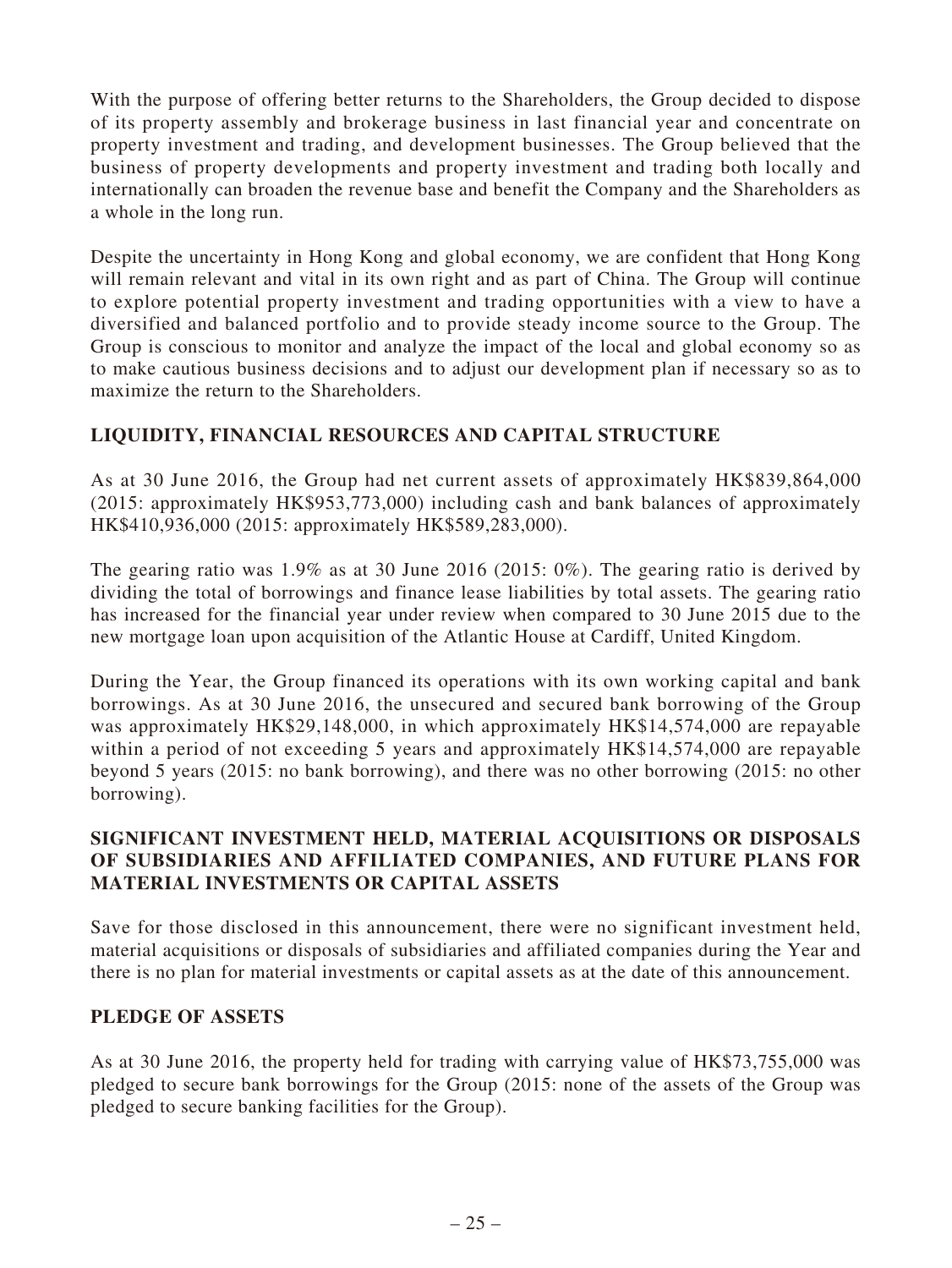# **CONTINGENT LIABILITIES**

As at 30 June 2016, the Company had given guarantees of HK\$210,000,000 (2015: HK\$144,000,000) in respect of the banking facilities of the associate for the Junction Road Property Project.

# **LEASE AND CONTRACTED COMMITMENTS**

The Group leases a number of properties under operating leases. The leases run for an initial period ranging from one to two years. As at 30 June 2016 and 2015, none of the leases included contingent rentals.

At 30 June 2016, the total future minimum lease payments under non-cancellable operating leases payable by the Group are as follows:

|                                                                            | 2016<br><b>HK\$'000</b> | 2015<br>HK\$'000 |
|----------------------------------------------------------------------------|-------------------------|------------------|
| Within one year<br>In the second to fifth years                            | 560                     | 2,515<br>483     |
|                                                                            | 560                     | 2,998            |
| <b>CAPITAL COMMITMENTS</b>                                                 |                         |                  |
|                                                                            | 2016<br><b>HK\$'000</b> | 2015<br>HK\$'000 |
| Commitments for the acquisition for<br>available-for-sale financial assets | 2,517                   | 3,626            |

# **USE OF PROCEEDS FROM THE PLACING OF NEW SHARES UNDER GENERAL MANDATE**

During the year ended 30 June 2016, the Company issued totally 420,000,000 new Shares, the details are as follows:

1. On 21 July 2015, the Company entered into the agreement to place through Cheong Lee Securities Limited up to 271,848,000 existing Shares owned by Mr. Pong Wilson Wai San ("Mr. Pong") at the placing price of HK\$0.46 per placing Share to not less than six placees who and whose beneficial owners shall be independent third parties. Subject to fulfillment of conditions of the subscription agreement between the Company and Mr. Pong, the Company intended to allot the same number of the placing Shares at the same price to Mr. Pong after the placing and apply the net proceeds as general working capital of the Group. The placing was completed on 22 July 2015 but subscription of new Shares by Mr. Pong was lapsed on 4 August 2015. Therefore, no new Shares were issued at that time. Details were set out in the announcements of the Company dated 21 July 2015, 24 July 2015 and 4 August 2015.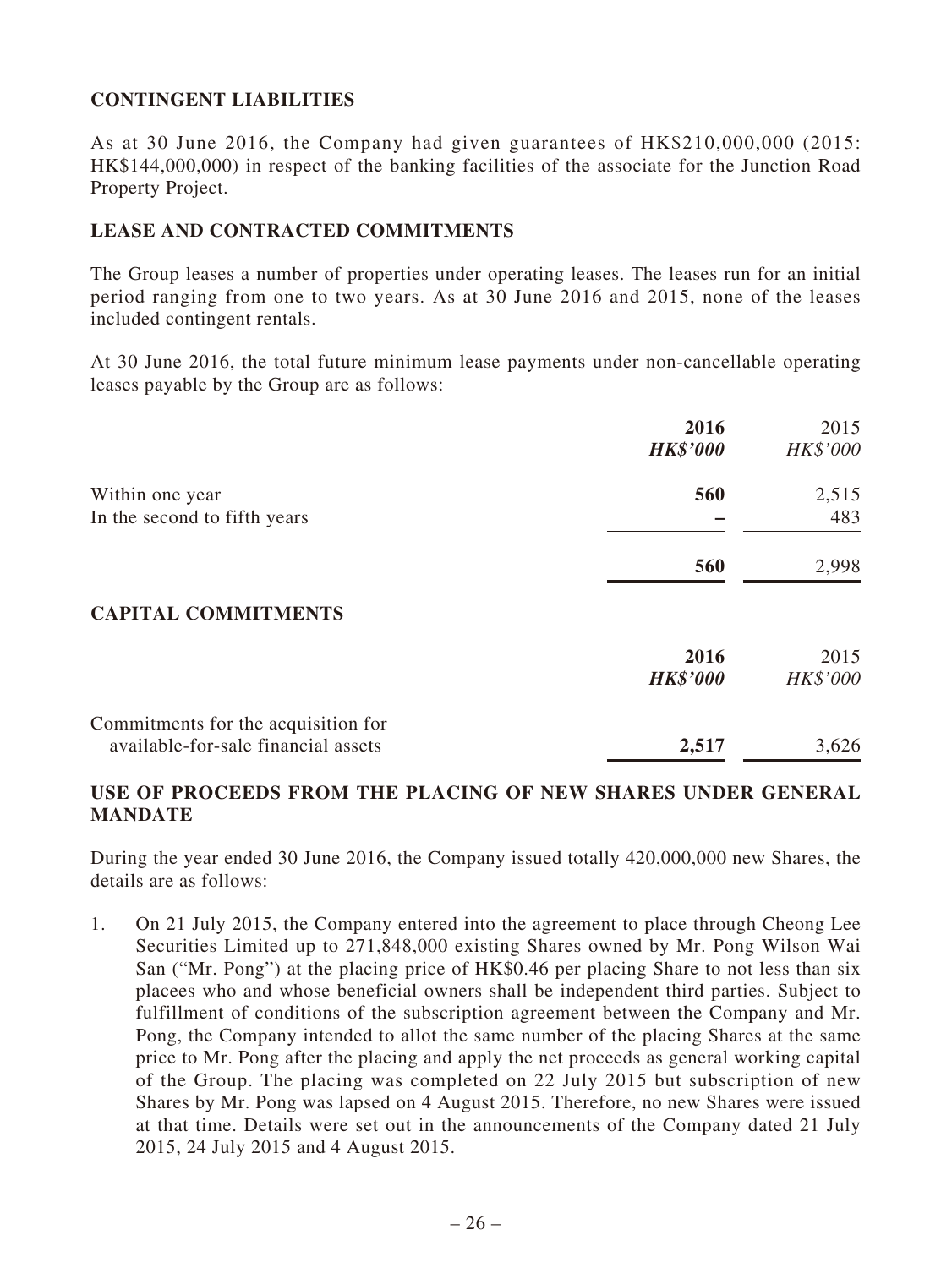2. On 13 May 2016, the Company entered into the placing agreement pursuant to which the Company has conditionally agreed to place through Sanfull Securities Limited, on a best effort basis, up to 420,000,000 placing Shares at the placing price HK\$0.15 per placing Share to not less than six placees who and whose beneficial owners shall be independent third parties. The allotment of new Shares was completed on 25 May 2016. The net proceeds from the placing were intended to be used as to approximately HK\$12 million towards general working capital and as to the remaining of approximately HK\$50 million towards the costs, expenses and obligations of the property development project of the Group. Details of the placing were set out in the announcement of the Company dated 15 May 2016 and the next day disclosure returns of the Company dated 25 May 2016.

# **FOREIGN EXCHANGE EXPOSURE**

The Group's income and expenditure during the Year were denominated in United States dollars ("US\$"), British Pound ("GBP") and HK\$, and most of the assets and liabilities as at 30 June 2016 were denominated in US\$, GBP and HK\$. Accordingly, the Board is of the view that, to a certain extent, the Group is exposed to foreign currency exchange risk. For the US\$ foreign exchange exposure, the Board believes the exposure is small as the exchange rate of US\$ to HK\$ is comparatively stable. However, the Group is exposed to GBP foreign exchange exposure and fluctuation of exchange rates of GBP against HK\$ could affect the Group's results of operations. During the Year, no hedging transaction or arrangement was made.

# **TREASURY POLICIES**

The Group adopts a conservative approach towards its treasury policies. The Group strives to reduce exposure to credit risk by performing ongoing credit evaluations of the financial conditions of its customers. To manage liquidity risk, the Board closely monitors the Group's liquidity position to ensure that the liquidity structure of the Group's assets, liabilities and commitments can meet its funding requirements.

# **SEGMENT INFORMATION**

The analysis of the principal activities and geographical locations of the operations of the Group are set out in note 3 to this announcement.

# **EMPLOYEES AND REMUNERATION POLICIES**

As at 30 June 2016, the Group had 12 (2015: 10) employees, including the Directors. Total staff costs (including Directors' emoluments) were approximately HK\$10,344,000 for the Year (from continuing operations) as compared to approximately HK\$4,324,000 (from continuing operations and discontinued operations) in last year. Remuneration is determined with reference to market terms and the performance, qualification and experience of individual employee. Year-end bonus based on individual performance will be paid to employees as recognition of and reward for their contributions. Other benefits include contributions to statutory mandatory provident fund scheme to its employees in Hong Kong and share option scheme.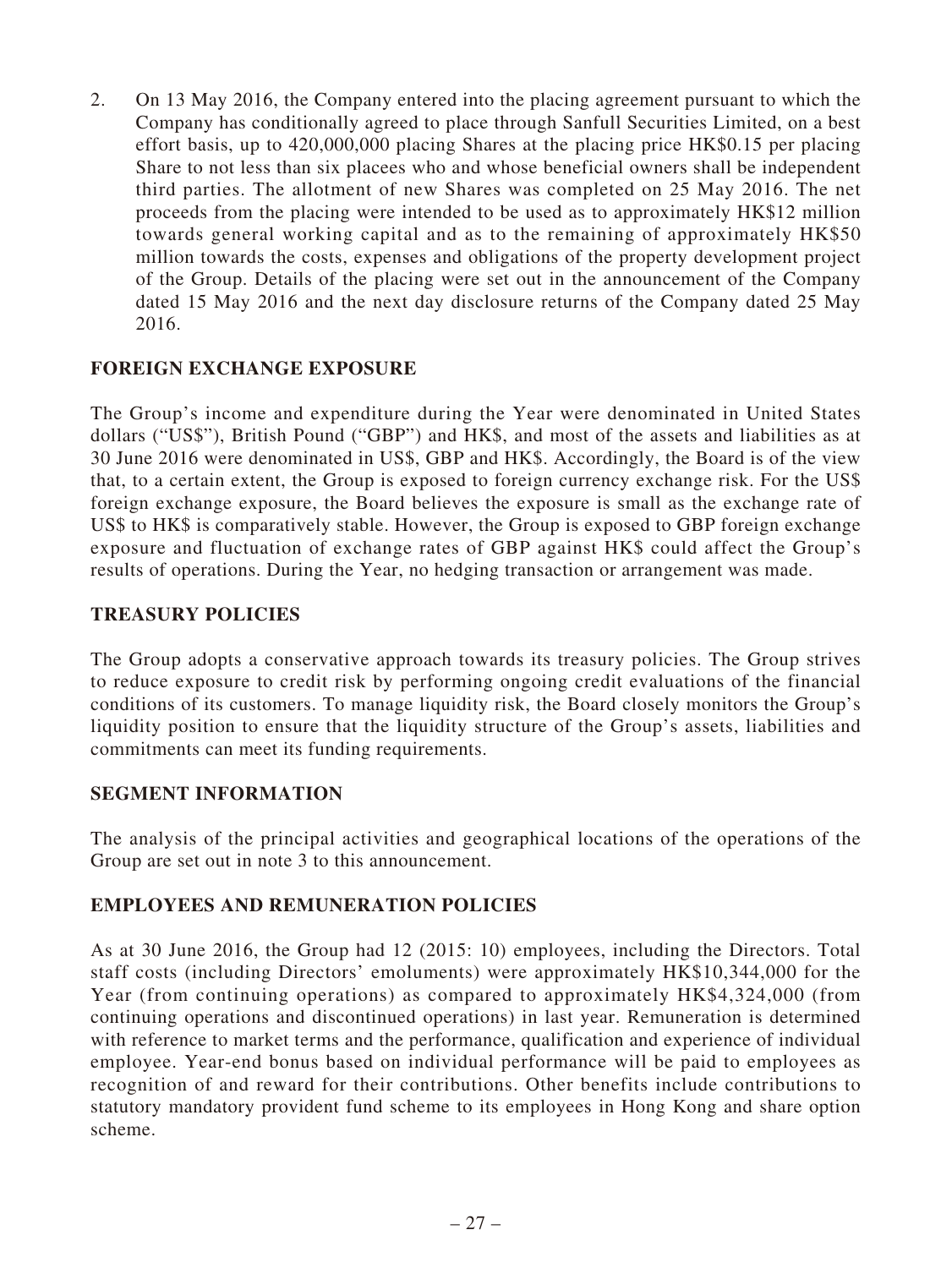# **DIVIDEND**

The Board does not recommend the payment of a final dividend for the year ended 30 June 2016 (2015: Nil).

# **CLOSURE OF REGISTER OF MEMBERS**

The register of members of the Company will be closed from Monday, 21 November 2016 to Thursday, 24 November 2016, both days inclusive, during which period no transfer of Shares will be registered. In order to attend the annual general meeting of the Company, all transfer of Shares, accompanied by the relevant share certificates and transfer forms, must be lodged with the Company's branch share registrars in Hong Kong, Tricor Tengis Limited at Level 22, Hopewell Centre, 183 Queen's Road East, Hong Kong for registration not later than 4:30 p.m. on Friday, 18 November 2016.

# **CORPORATE GOVERNANCE PRACTICES**

The Company has adopted the code provisions set out in the Corporate Governance Code and Corporate Governance Report to the Appendix 14 (the "CG Code") of the Listing Rules. The Company has complied with all CG Code during the year ended 30 June 2016 except for the code provisions A.2.1 and A.2.7 of the CG Code.

Code provision A.2.1 of the CG Code specifies that the roles of chairman and chief executive officer (chief executive for the CG Code) should be separate and should not be performed by the same individual. The division of responsibilities between the chairman and chief executive officer (chief executive for the CG Code) should be clearly established and set out in writing.

Code provision A.2.7 of the CG Code specifies that the chairman should at least annually hold meetings with the non-executive directors (including independent non-executive directors) without the executive directors present. However, the post of chairman of the Company (the "Chairman") has been vacant until the appointment of Mr. Pong as the Chairman with effect from 17 May 2016 and therefore no meeting of the Chairman and non-executive Directors has been held during the year ended 30 June 2016. Mr. Pong took active role in overseeing the function of the Board, and worked closely with all the Directors including the non-executive Directors.

## **CODE OF CONDUCT REGARDING SECURITIES TRANSACTIONS BY DIRECTORS**

The Company has adopted a code of conduct regarding securities transactions by Directors on terms no less exacting than the required standard of dealings set out in the Model Code for Securities Transactions by Directors of Listed Issuers (the "Model Code") as set out in the Appendix 10 of the Listing Rules. Having made specific enquiry of all Directors, the Company was not aware of any non-compliance with such required standard of dealings and its code of conduct regarding securities transactions by Directors throughout the Year.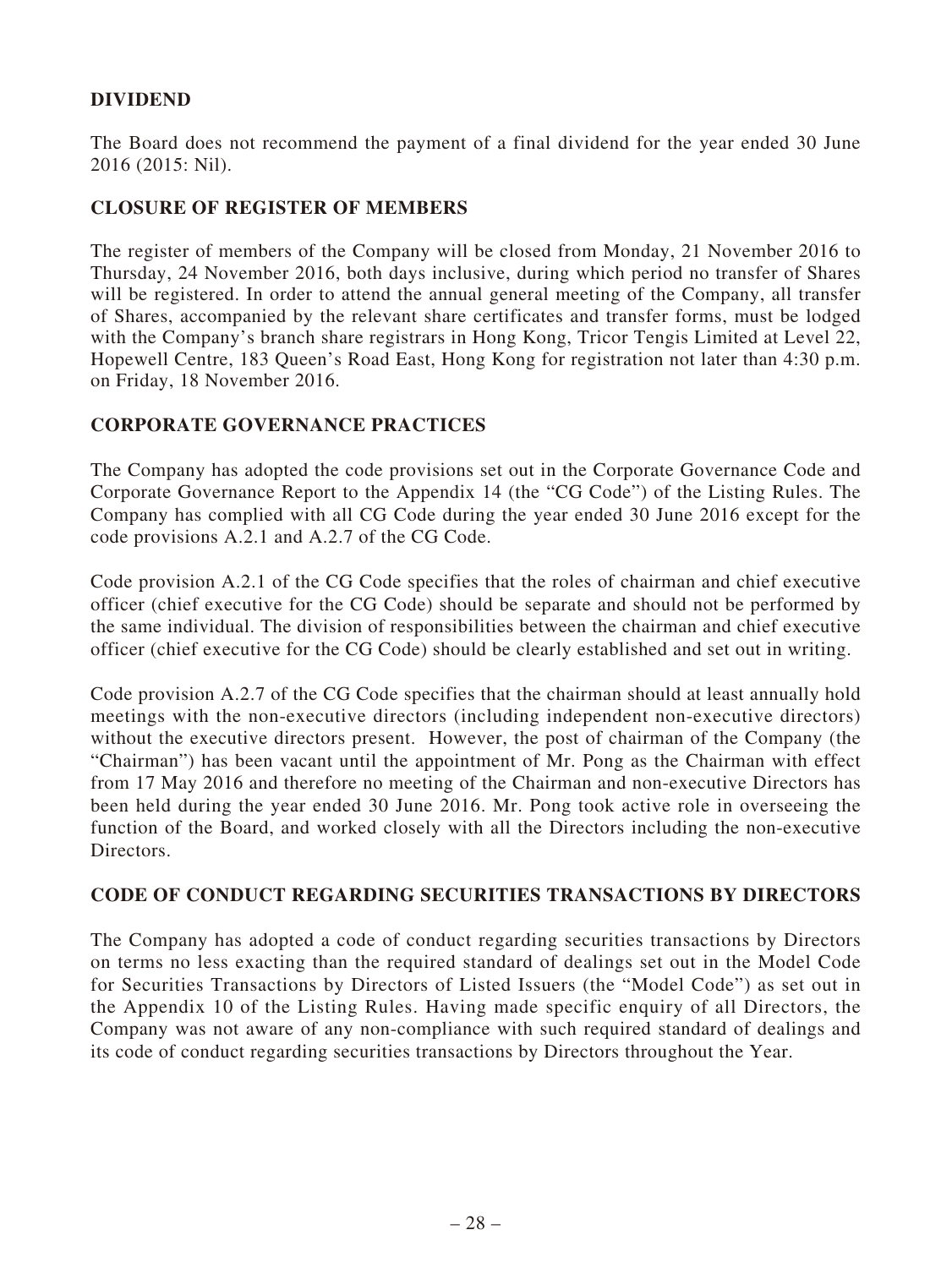# **REMUNERATION COMMITTEE**

According to the Listing Rules, the Company has to set up a remuneration committee comprising a majority of independent non-executive Directors. The remuneration committee of the Company (the "Remuneration Committee") was established on 23 March 2007 with written terms of reference which were revised on 28 February 2011 and 30 March 2012 respectively. As at the date of this announcement, the Remuneration Committee consists of three members, of which all are independent non-executive Directors, namely Mr. Koo Fook Sun Louis ("Mr. Koo"), Mr. Lung Hung Cheuk ("Mr. Lung") and Ms. Yeung Wing Yan Wendy ("Ms. Yeung"), which schedules to meet at least once a year. The chairman of the Remuneration Committee is Mr. Lung and the quorum necessary for the transaction of business is two.

The revised terms of reference of the Remuneration Committee are posted on the websites of the Stock Exchange and the Company.

The roles and functions of the Remuneration Committee include to make recommendation to the Board on the remuneration packages of individual executive Directors, which include benefits in kind, pension rights and compensation payments, including any compensation payable for loss and termination of their office or appointment, and make recommendations to the Board of the remuneration of non-executive Directors.

The Remuneration Committee held 2 meetings during the Year to review the remuneration packages of all the Directors and senior management of the Company.

# **NOMINATION COMMITTEE**

According to code provision A.5 of the CG Code, the Company has to set up a nomination committee comprising a majority of independent non-executive Directors. The nomination committee of the Company (the "Nomination Committee") was established on 12 November 2007 with written terms of reference which were revised on 28 February 2011 and 30 March 2012 respectively. As at the date of this announcement, the Nomination Committee consists of three members, of which all are independent non-executive Directors, namely Mr. Koo, Mr. Lung and Ms. Yeung, which schedules to meet at least once a year. The chairwoman of the Nomination Committee is Ms. Yeung and the quorum necessary for the transaction of business is two.

The revised terms of reference of the Nomination Committee are posted on the websites of both the Stock Exchange and the Company.

The roles and functions of the Nomination Committee include nomination of the potential candidates for directorship, reviewing the nomination of the Directors, making recommendations to the Board for ensuring that all nominations are fair and transparent, reviewing and monitoring the implementation of the policy of diversity of the Board (the "Board Diversity Policy").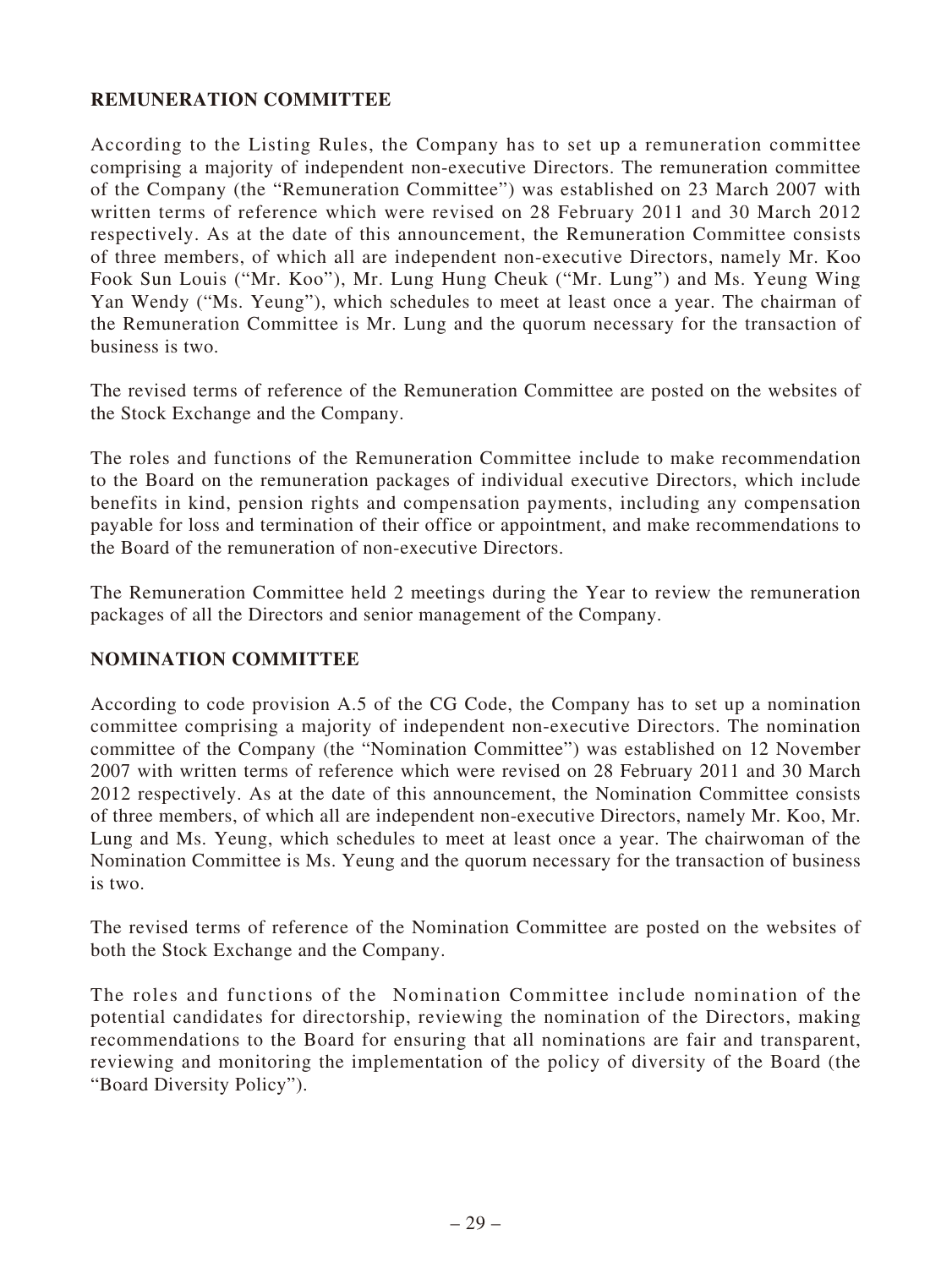The Nomination Committee formulated the Board Diversity Policy. The Company recognises and embraces the benefits of having a diverse Board to enhance the quality of its performance. In designing the Board's composition, the Nomination Committee will consider a number of aspects, including but not limited to gender, age, cultural and educational background, ethnicity, professional experience, skills, knowledge and length of service. All Board appointments will be based on meritocracy, and candidates will be considered against objective criteria, having due regard for the benefits of diversity on the Board. The ultimate decision will be based on merit and contribution that the selected candidates will bring to the Board.

The Nomination Committee will review the Board Diversity Policy, as appropriate, to ensure its effectiveness and discuss any revisions that may be required, and recommend any such revisions to the Board for consideration and approval.

The Nomination Committee also monitors the implementation of the Board Diversity Policy and reports to the Board on the achievement of the measurable objectives for achieving diversity under the Board Diversity Policy.

The Nomination Committee held 2 meetings during the Year to review the structure, size and composition of the Board, assess the independence of independent non-executive Directors, make recommendations to the Board relating to the renewal services of non-executive Director and independent non-executive Directors and to review the Board Diversity Policy.

# **AUDIT COMMITTEE**

According to the Listing Rules, the Company has to establish an audit committee comprising at least three members who must be non-executive directors only, and the majority thereof must be independent non-executive directors, at least one of whom must have appropriate professional qualifications, or accounting or related financial management expertise. The audit committee of the Company (the "Audit Committee") was established on 23 March 2007 with written terms of reference which were revised on 28 February 2011, 30 March 2012 and 3 June 2016 respectively. During the Year, the Audit Committee was chaired by Mr. Koo and as at the date of this announcement, all Audit Committee members are independent nonexecutive Directors, namely Mr. Koo, Mr. Lung and Ms. Yeung.

The revised terms of reference of the Audit Committee are available on the websites of the Stock Exchange and the Company.

The primary duties of the Audit Committee are to review and supervise the financial control, risk management and internal controls systems of the Group and provide advice and comments on the Company's draft annual reports and accounts, half-year reports and quarterly reports to Directors.